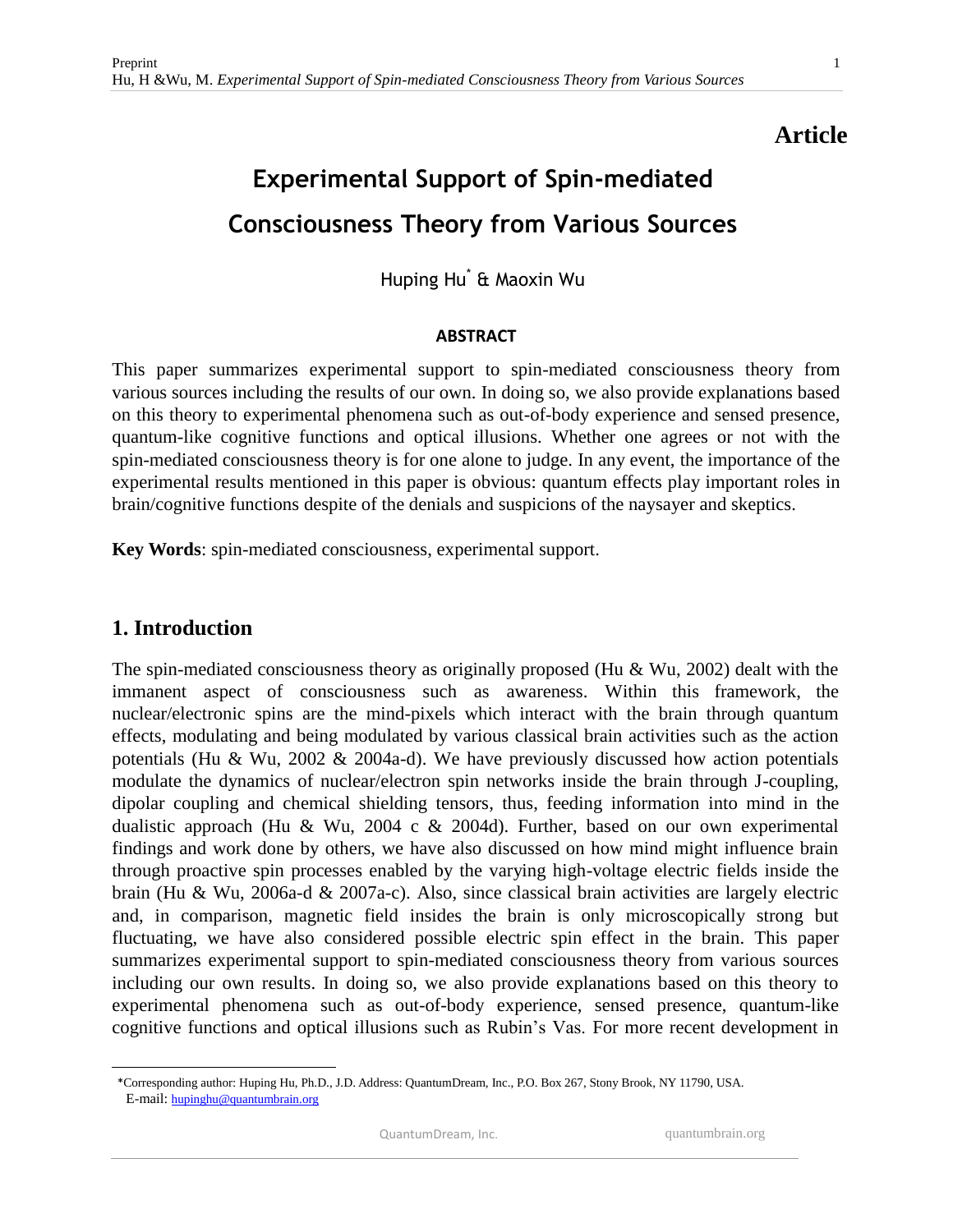this theory and a mathematical treatment, please read Hu & Wu, 2009 & 2010 and the Appendix at the end of this paper.

# **2. The Work of Various Groups in Physics and Chemistry**

## **(a) Spin in quantum computation, quantum memory and quantum entanglement**

Theoretically, spin has been shown to be responsible for the quantum effects in both Hestenes (based on Clifford algebra, see, e.g. Hestenes, 1983) and Bohmian (based on quantum potential, see , e.g., Salesi & Recami, 1998) formulations quantum mechanics and more recently in the principle of existence proposed by the herein authors (Hu & Wu, 2009, 2010).

Experimentally, quantum spins of nuclei, electrons and photons have now been successfully manipulated and entangled in various ways for the purposes of quantum computation, memory and communication (e.g., Matsukevich & Kuzmich, 2004; Chanelière, *et al.*, 2005). By way of examples, nuclear spins have relatively long relaxation times after excitations (Gershenfeld & Chuang, 1997). Julsgaard *et al* (2001) achieved long-lived (~.05ms) entanglement of two macroscopic electron spin ensembles in room temperature. Khitrin *et al*, (2002) showed that a nematic liquid crystal is irradiated with multi-frequency pulse magnetic fields, its <sup>1</sup>H spins can form long-lived intra-molecular quantum coherence with entanglement for information storage.

The above facts suggest that the quantum entities inside the brains responsible for brain functions such as awareness are likely nuclear and/or electronic spins. Indeed, neural membranes and proteins contain vast numbers of nuclear spins such as  ${}^{1}H$ ,  ${}^{13}C$ ,  ${}^{31}P$  and  ${}^{15}N$ . These nuclear spins and unpaired electronic spins are the natural targets of interaction with action potentials in the brain through their motions and the photons of the magnetic pulses or other sources. These spins form complex intra- and inter-molecular networks through various intra-molecular J- and dipolar couplings and both short- and long-range intermolecular dipolar couplings.

## **(b) Electric spin effects in spintronics**

Recent studies in spintronics have shown that an electric field will exert a transverse torque/force on a moving spin (see, *e.g.*, Sun *et al* 2004; Shen, 2005). This is actually not hard to understand since according to special theory of relativity a moving spin in an electric field sees a magnetic field. Sun *et al* (2004) has shown that a moving spin is affected by an external electric field and feels a force/torque as  $m \times [(v/c^2) \times E]$  where m and v are respectively the magnetic moment and the velocity of the moving spin and **E** is the external magnetic field. Shen (2005) has shown that, as a relativistic quantum mechanical effect, an external electric field exerts a transverse force on an electron spin 1/2 if the electron is moving. The said spin force, analogue to the Lorentz force on an electron charge in a magnetic field, is perpendicular to the electric field and the spin motion when the spin polarization is projected along the electric field (*Id*).

Indeed, this effect has just been successfully used in the laboratory to flip the spin of an electron in a quantum dot by applying an oscillating electric field (Nowack, *et al*, 2007). The electric field induces coherent transitions (Rabi oscillations) between spin-up and spin-down with 90°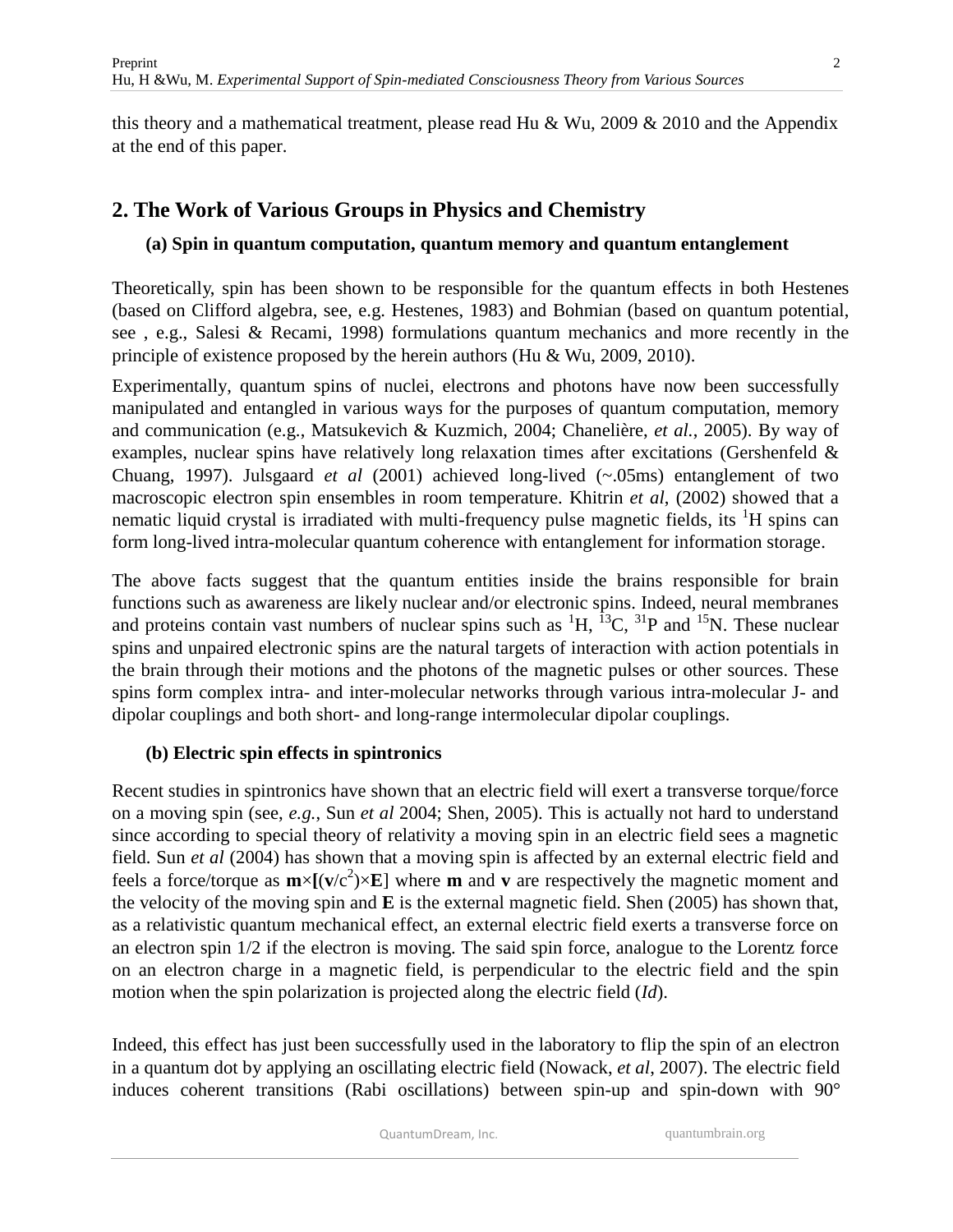rotations as fast as  $\sim$ 55 ns and the analysis done by the authors indicates that the electrically-induced spin transitions are mediated by the spin-orbit interaction (*Id*).

Therefore, the interactions between the moving nuclear/electronic spins in neural membranes and proteins and the varying high-voltage electric fields there directly feed information into mind in the dualistic mind-brain approach of spin mediated consciousness theory. To illustrate this particular mechanism, we now consider the spin transverse force exerted on a proton spin of a hydrogen atom connected to the carbon chain of a phosphate lipid located inside the neural membranes as shown in Figure 1. As the carbon chain rotates in parallel to the intense electric field **E** across the neural membranes, the vertical proton spin moving in a circle perpendicular to the carbon chain sees a magnetic field in the rotating frame of reference thus feels a transverse torque/force *f* toward the rotating plane. Quantitative calculations shall be performed in a separate paper.



Fig.1. Illustration of spin transverse torque/force *f* exerted on a nuclear/electronic spin on a molecular chain or fragment inside the neural membranes and proteins.

This spin transverse torque/force enables the neural spike trains to directly influence the nuclear/electronic spin networks in neural membranes and proteins thus inputting information into mind in the dualistic approach.

## **(c) Dirac-Hestenes Electric Dipole**

It has been long known that in an external electric field, the Dirac particle such as an electron or nuclear sub-entity acts as if it has an imaginary electric moment *i*|**d**|=*i*eħ/2mc (Dirac, 1928). It was Hestenes who showed that Dirac magnetic and electric dipole moments have same origin associated with spin and magnetization (For a review, see, Hestenes, 2003). In Hestenes' formulism, magnetic moment density is not directly proportional to the spin but "dually proportional." The duality factor  $e^{i\beta}$  has the effect of generating an effective electric dipole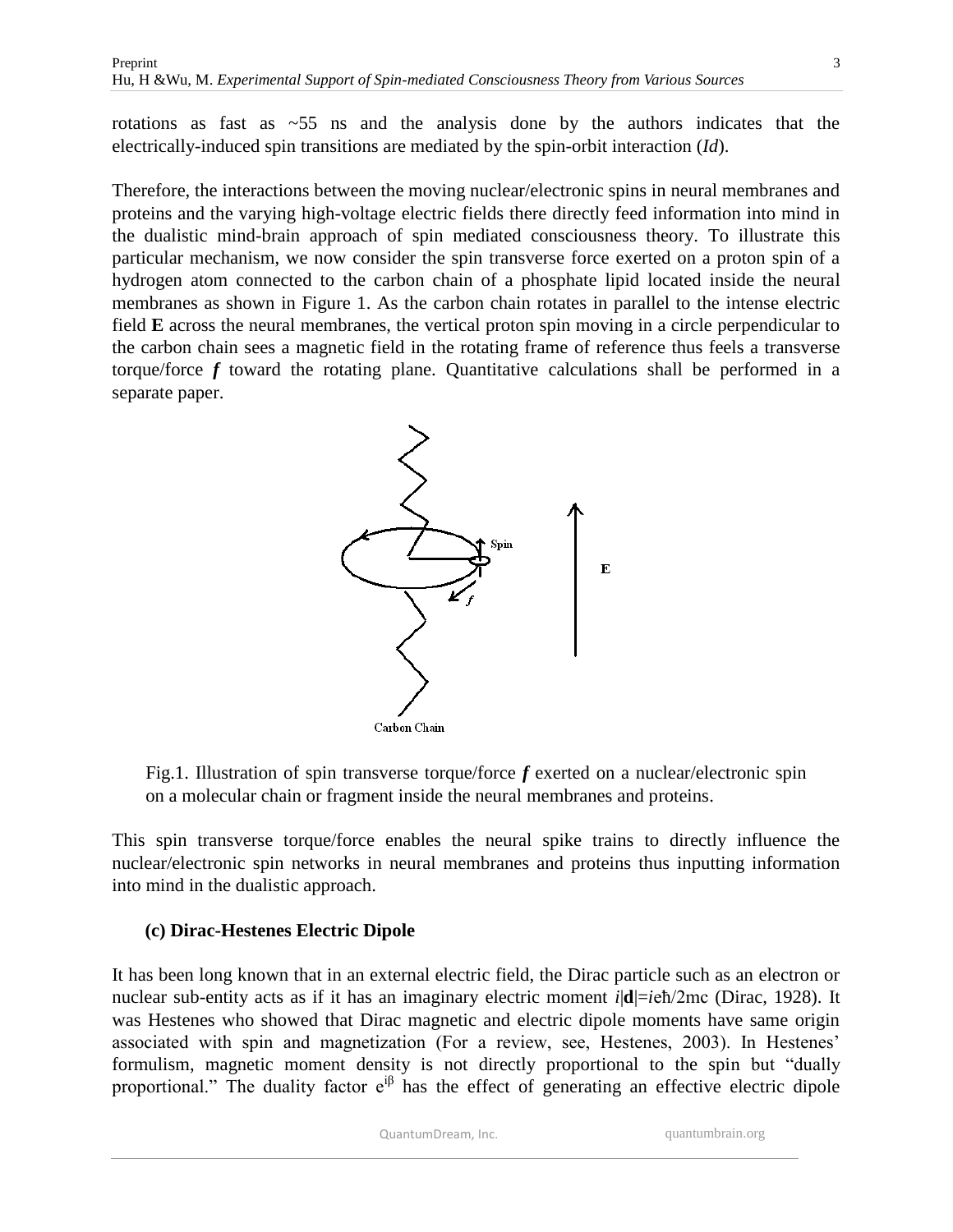moment for the Dirac particle. Hestenes commented that "this seems to conflict with experimental evidence that the electron has no detectable electric moment, but the issue is subtle" (*Id*). Hestenes recently released two papers addressing this very same issue (Hestenes, 2008a & 2008b). He now proposes a zitterbewegung model which can either be regarded as a quasi-classical approximation that embodies structural features of the Dirac equation or treated as a formulation of fundamental properties of the electron that are manifested in the Dirac equation in some kind of average form. His suggested averaging over zitterbewegung as seen in the rest frame of the Dirac particle contains both a real magnetic dipole and real electric dipole (*id*). Hestenes further believes that this real electric dipole might already have experimental support (*id*).

Other researchers have also shown recently that the magnetic and electric dipole moments of a fermion are closely related because they determine the real and imaginary part of the same physical quantity (Feng *et al*, 2001; Graesser & Thomas, 2002). Further, Silenko has recently shown in the Foldy-Wouthuysen representation that although the influence of the electric dipole moment on the Dirac particle motion is negligibly small in an external electric field, it influences significantly the spin motion of the said particle (Silenko, 2006).

Furthermore, in the classical models of the Dirac particle, fast oscillating electric dipole moments also appear (Rivas, 2005; Gauthier 2006). These findings coincide with earlier finding that a moving magnetic dipole induces an electric dipole  $\mathbf{d} = (\mathbf{v}/c^2) \times \mathbf{m}$ , where **m** and **v** are respectively the magnetic moment and the velocity of the moving spin, as a relativistic effect (Rosser, 1964). Rivas (2005) believes that what is lacking in the typical quantum mechanical wave equation is this oscillating electric dipole. He states that "in general, the average value of this term in an electric field of smooth variation is zero, [but] in high intensity fields or in intergranular areas in which the effective potentials are low, but their gradients could be very high, this average value should not be negligible." Rivas further showed that the electric moment of the classical Dirac electron could lead to interesting physical effects (*Id*).

In the context of spin-mediated consciousness theory the interactions between the Dirac-Hestenes electric dipoles of nuclei and/or electrons with the varying high-voltage electric fields inside the neural membranes and proteins may directly feed information carried by the neural spike trains into mind through the varying high-voltage action potentials. Even if the Dirac electric dipole is purely imaginary with no known physical consequence, we argue that in the dualistic mind-brain approach, it may serve as an information receiver in the non-local domain where mind resides for the simple reason that such non-local domain is likely amicable to a description by the imaginary numbers (See, e.g., Rauscher & Targ, 2001). Secondly, we have shown that electric dipole is intrinsically associated with a Dirac particle actually being a composite entity with the unmanifested negative energy side of the entity inseparably accompanying positive energy side of the entity. The unmanifested side of the entity is an active participant in the primordial self-referential spin processes driving quantum mechanics, spacetime dynamics and consciousness (See, Hu & Wu, 2003, 2004b, 2009 & 2010).

## **3. The Work of Michael Persinger's Group**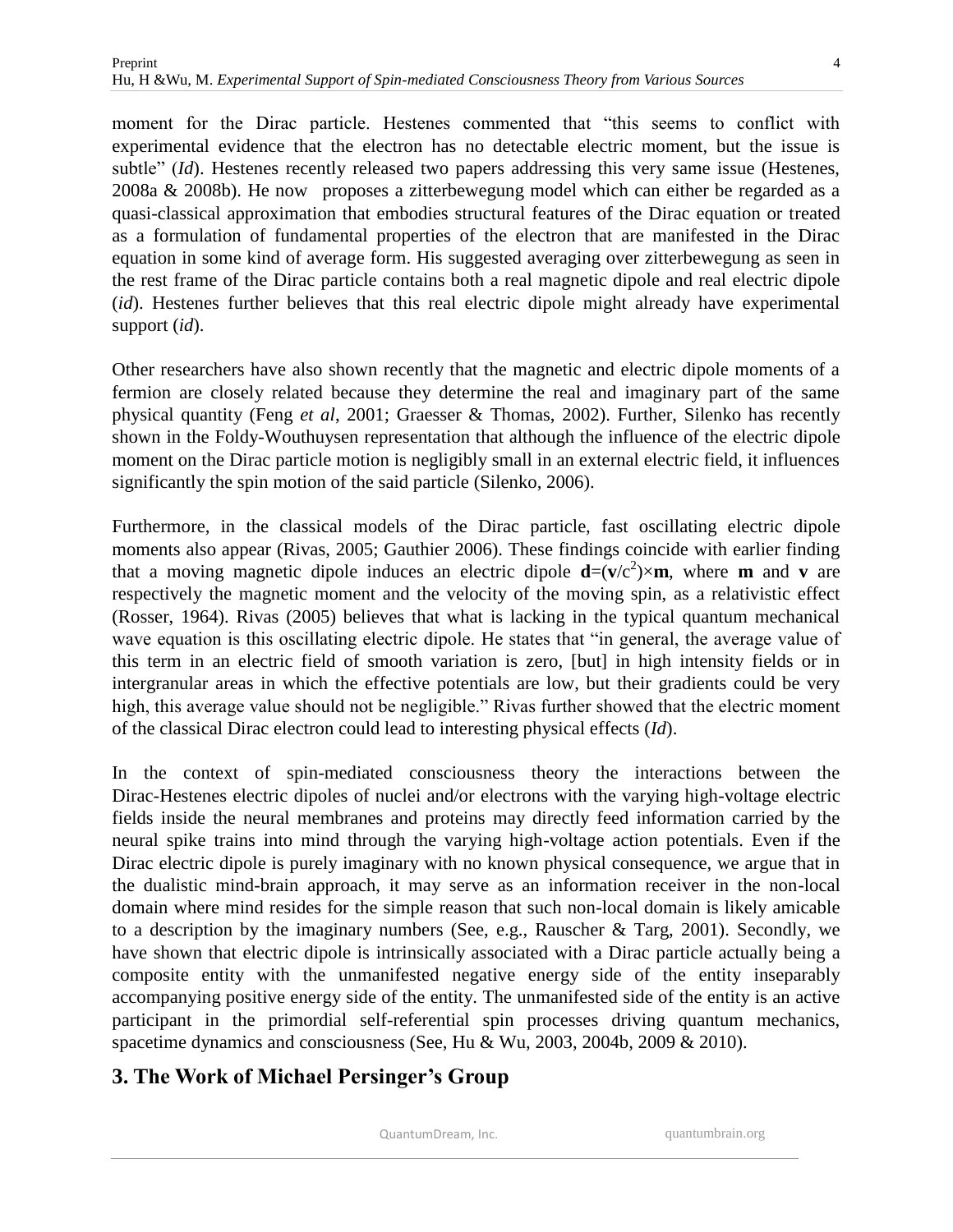Persinger (1993, 2010a) is a pioneer in this field and have done ground-breaking experimental work over the years. In a recent article he and his colleague(s) summarize their results as follows (Michael, 2010a):

Quantitative EEG data indicate that a sequence of stimulation by between 1 and 5 uT fields at the scalp's surface with as little as 10% greater intensity over the right hemisphere compared to the left is associated with greater convergence of theta activity between the left temporal and right prefrontal region. Subsequent bilateral stimulation is associated with greater right-to-left temporal coherence. These two experimental conditions and quantitative EEG patterns are associated with reports of out-of-body experiences and the sensed presence, respectively.

…

The results and approaches of our research and those of Olaf Blanke both show that out-of-body-experiences and the sensed presence can be generated experimentally by stimulating either one or the other of the hemispheres within specific regions. The quality of the experiences, although direct comparisons have not been made, appears to be similar and the quantitative or meaningful intensity reveal similar values for individual salience. …

[We] reviewed and re-analyzed the approximately 20 experiments involving 407 subjects that have demonstrated the experimental elicitation of either the sensed presence or out of body experience. [Our] re-analyses clearly showed the specific magnetic configurations and not the subjects' exotic beliefs or suggestibility was responsible for the increased incidence of sensed presences. The subjects' histories of spontaneous sensed presences before the experiment (and exposure to the magnetic fields) were moderately correlated with exotic beliefs and temporal lobe sensitivity. The side attributed to the presence at the time of the experience was affected by the parameters of the fields, the hemisphere to which they were maximized, and the person's *a priori* beliefs.

In vivid terms one test subject in Persinger's experiment reported "I felt a presence behind me and then along the left side. When I tried to focus on the position, the presence moved. Every time I tried to sense where it was, it moved around. When it moved to the right side, I experienced a deep sense of security like I have not experienced before. I started to cry when I felt it slowly fade away ([Persinger] had changed the field patterns)".

Also in vivid terms, another test subject reported an out-of-body experience stating "I feel as if there was a bright white light in front of me. I saw a black spot that became a funnel....no tunnel that I felt drawn into. I felt moving, like spinning forward through it. I began to feel the presence of people, but I could not see them. They were along my sides. They were colourless and grey looking. I know I was in the chamber but it was very real. I suddenly felt intense fear and felt ice cold."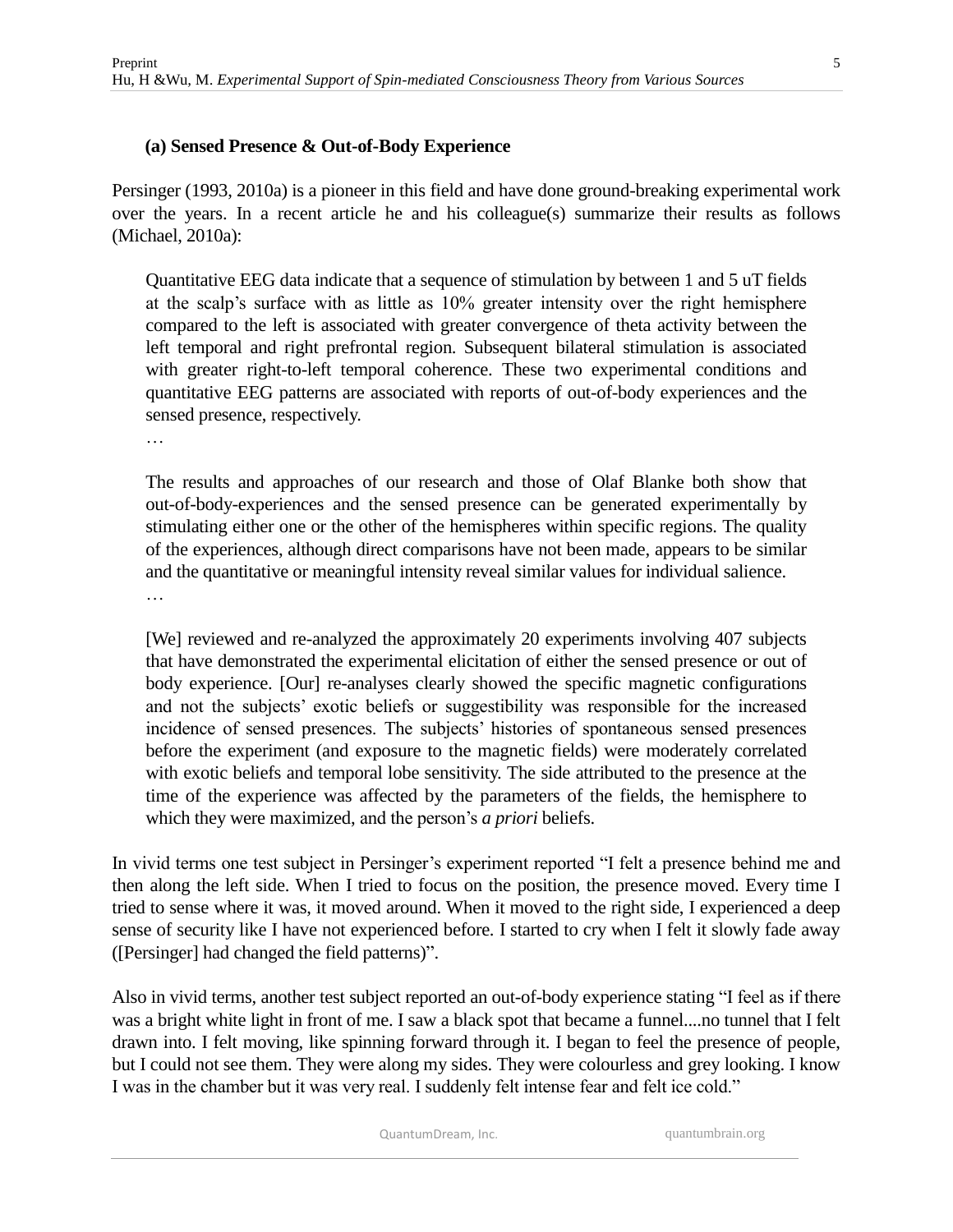Persinger and colleague (2010a) reasoned that:

Our primary assumption is that consciousness and its variants of mystical states can be expressed as quantum phenomena. If consciousness and thought are coupled to electron movements, then a macroscopic manifestation should be congruent with the magnetic field strengths associated with neurocognitive activities. Access to the information within the movements of an electron, its fundamental charge, and the photon emissions associated with changes in electron movements, would allow mystical states and the information with which they are associated to have alternative interpretations that recruit the fundamental properties of space-time and matter.

Persinger et. al.'s above experimental results provide strong experimental proof of the spin-mediated consciousness theory for the reasons stated below:

First, the primary targets of interactions for the weak pulsed magnetic field used by Persinger's Group are the nuclear and/or electron spins associated with the neural membranes, protein and water etc. Indeed, neural membranes and proteins contain vast numbers of nuclear spins such as  ${}^{1}$ H,  ${}^{13}$ C,  ${}^{31}$ P and  ${}^{15}$ N.

Second, as we have experimentally demonstrated (Hu & Wu, 2006a-c), pulsed electromagnetic fields (photons) carries information through quantum entanglement from external substance (and environment) which they interacted with.

Third, nuclear spins in the brain form complex intra- and inter-molecular networks through various intra-molecular J- and dipolar couplings and both short- and long-range intermolecular dipolar couplings. Further, nuclear spins have relatively long relaxation times after excitations (Gershenfeld & Chuang, 1997).

Fourth, quantum spin is a fundamental quantum process with intrinsic connection to the structure of space-time (Dirac, 1928) and was shown to be responsible for the quantum effects in both Hestenes and Bohmian quantum mechanics (Hestenes, 1983; Salesi & Recami, 1998).

Therefore, altered states of consciousness such as sensed presence and out-of-body experience whether they are produced by magnetic, electric or other stimulations or circumstances can be most effectively explained as the changes of the relative contents and/or intensities of the test subjects' neural quantum entanglement with their surroundings etc. (including possibly spiritual environments/information!).

#### **(b) Apparent Non-local EEG Correlations under Weak Pulsed Magnetic Field**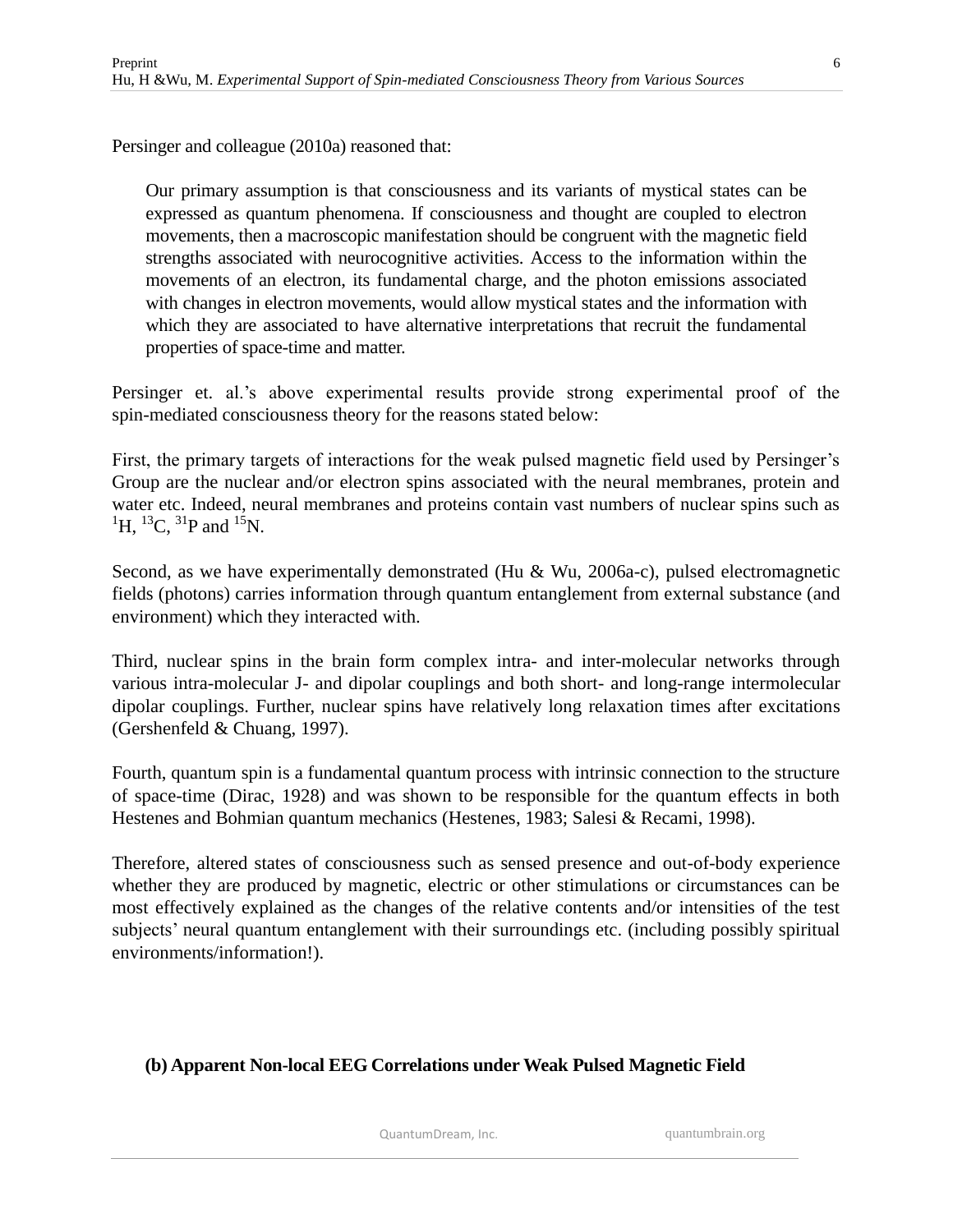In 2003, Persinger's group demonstrated that the power within a specific band of theta activity in one person was enhanced while another receives circumcerebral pulsed magnetic field involving siblings which they suggested as a possible mechanism for cognitive influence at a distance (Persinger et al, 2003, also see Persinger & Lavallee, 2010b for a summary of this and their later work):

In the experiment with siblings, one wore the eight-solenoid device while sitting in a closed acoustic chamber (which was also a Faraday Cage) while the other sibling's EEG was recorded from eight locations over the left and right frontal, temporal, parietal, and occipital lobes. The latter sibling or response person sat blindfolded in the dark in other rooms either 5 m or 10 m away. A 20 sec baseline of the quantitative EEG (QEEG) activity was recorded and stored. During each of the 6 different serially presented 5 min configurations of rotating (circumcerebral) magnetic field presentations to the "stimulus" person in the chamber 20 sec of QEEG measurements were recorded for the response person. During the recording period the stimulus person in the chamber was asked to imagine being in the other room with their sibling and touching him or her.

The results were clear. When the 20+2 ms presentations occurred the response person's EEG showed increased power within the theta range, particularly 5 Hz to 5.9 Hz but only if the stimulus person was imagining being near the response person. The greatest increase occurred over the (right) parietal lobe. Many of the response persons reported a sensed presence along their left sides at this time as well. The effect did not occur when there was no magnetic field being generated around the head of the stimulus person and much less so during other configurations.

More experiments were designed and carried out more recently (see, Persinger & Lavallee, 2010b):

8 students (for four pairs) were randomly selected from the class roster of about 80 students …Each pair was instructed to meet twice per week for one hour for four consecutive weeks…to establish a history of proximity without either genetic or familial factors… On the day of the experiment pairs were exposed to the same procedures as those subjects in the sibling study. When the stimulus person in the chamber was wearing the equipment that generated the circumcerebral magnetic fields with 20+2 configurations and imagining being in the room with the response person, his or her EEG displayed increased power within the theta range….When the stimulus person during the 20+2 field presentations was simply thinking about the other (response) person, he or she showed a marked increase in the feeling of a sensed presence, anger, and sexual arousal. Such experiences did not occur for the stimulus persons. Pairs of random strangers, obtained by recruiting people walking by the laboratory and who were exposed to the same procedures did not display significant changes in either their EEG profile or their subjective experiences.

In a third variation, Persinger's group (see, Persinger & Lavallee, 2010b) tested the concept of macroscopic entanglement by simultaneously measuring the quantitative EEG of pairs of people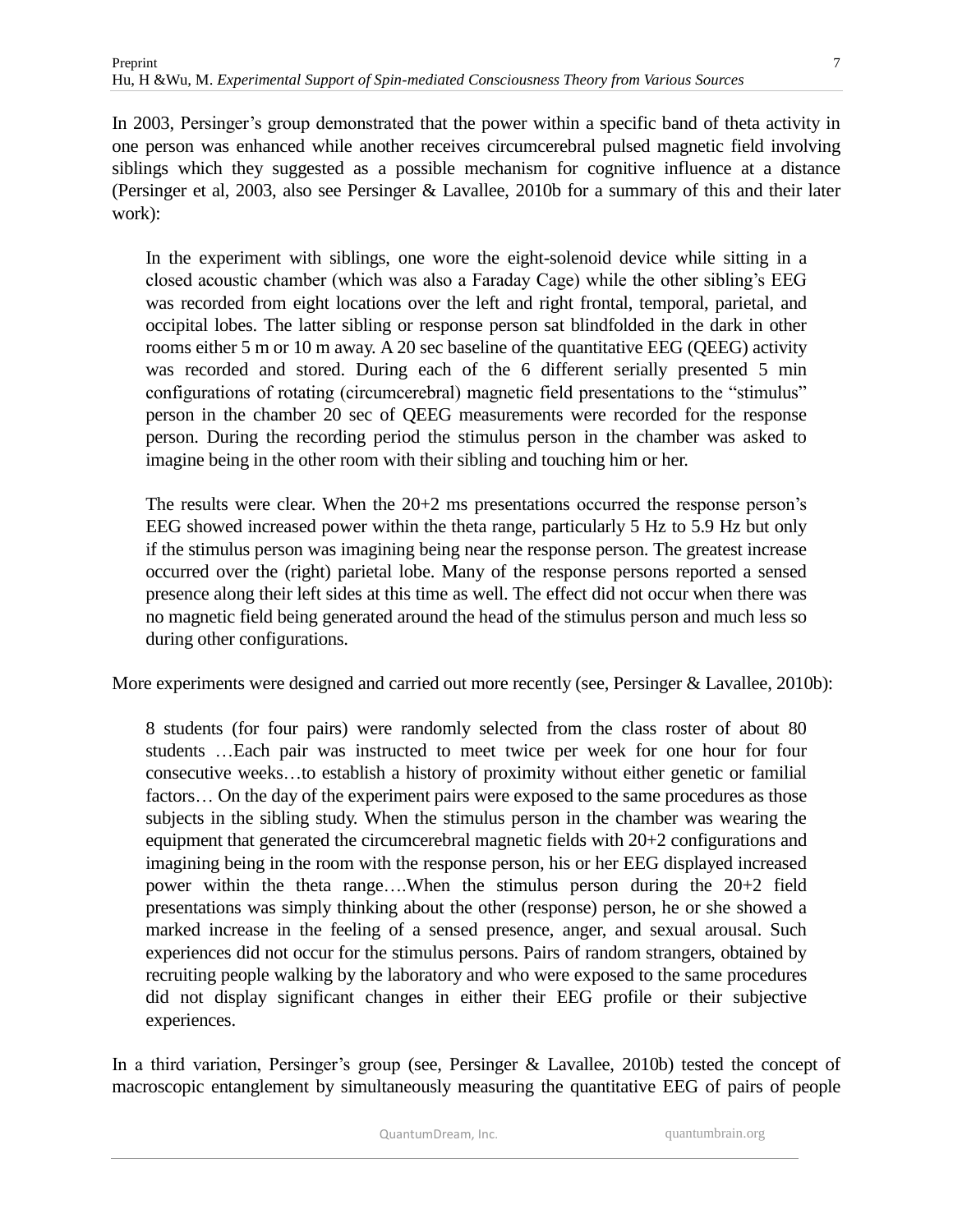separated by about 75 m:

They found that about 50% of the variance of the simultaneous EEG power was shared between the pairs of brains. Considering the measurements by Mulligan et al (2010) that showed significant correlations between power within the theta and gamma bands over the right prefrontal regions and daily geomagnetic activity, such "excessive" correlations would be expected. Both members of the pairs would have been exposed to similar geomagnetic activity. This third factor would have produced the apparent coherence or "excess correlations".

The critical observation for this study was the direction of the correlations. Pairs of strangers showed positive correlations in power output within the alpha and gamma bands over the frontal and temporal lobes. This would be expected if a third recondite (to the observers) factor produced both. However, people who shared a reinforcement history (that previously shared locations) displayed *negative* correlations in power within the alpha and theta band over these regions. This could be considered an analogue of quantum phenomena when the state of one particle is opposite to the one with which it is entangled. Direct measurements with a fluxgate magnetometer of the static geomagnetic field intensities within both locations where the EEG measurements were taken were unusually similar, as if they were "the same" space.

Another variation was also carried out by Persinger's group (see, Persinger & Lavallee, 2010b):

To create spatial identities we employed two, eight circular solenoid systems separated by 15 m. One person sat within the acoustic chamber and wore one unit while a second person sat blind-folded in the dark in a separate room wearing the second unit. The two units were synchronized by being connected to the same computer that generated the complex, altering-velocity rotating magnetic fields to both brains simultaneously....While both the stimulus person and the response person were exposed to the same complex configurational magnetic field the stimulus person was exposed to flashes of white light of about 1 lux for 30 s intervals. The flash frequency was between 4 and 15 Hz. At the same time the QEEG for the response person was measured for 20 s just before and 20 s during the light flashes were presented to the stimulus person. In several experiments involving three different sets of experimenters employing the same paradigm, the response subjects' power profiles from QEEG analyses showed increases within the right parietal-temporal region only when the stimulus person was watching the light flashes.

In yet another experiment, Persinger's group (see, Persinger & Lavallee, 2010b) "measured the energy of photon emissions from the response person while the stimulus person was exposed to the flashing lights:

In this situation the stimulus person sat within the closed acoustic chamber while the response person sat blindfolded 10 m away in a closed, dark room. Instead of measuring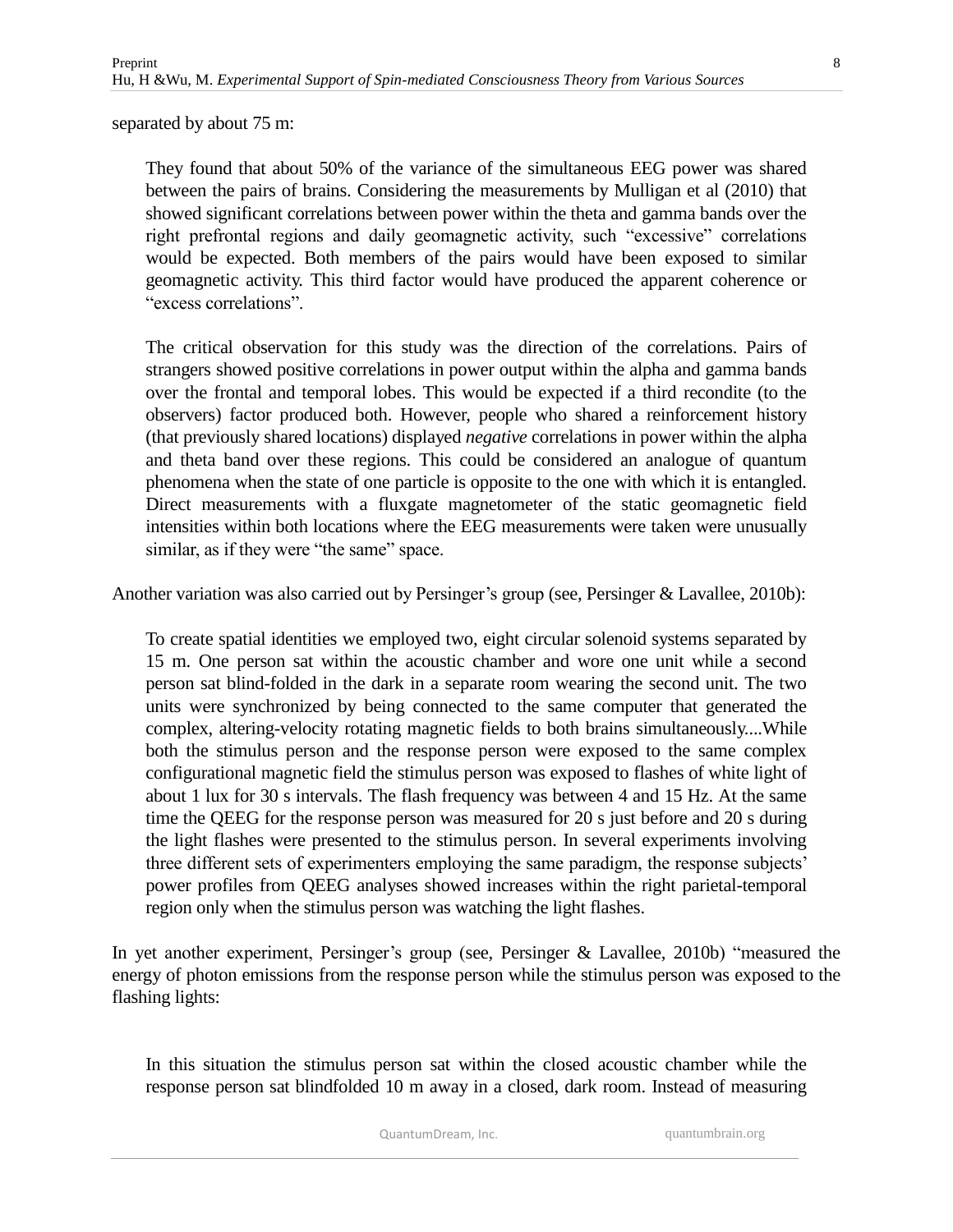EEG activity, a photomultiplier tube (PMT) was placed 15 cm away form the right hemisphere on the same plane as the temporal lobe….The measurements were also consistent with the hypothesis by Bokkon (2005) and his colleagues that biophotons are not only routinely emitted from neuronal processes such as action potentials, but may be an energetic field that actually is the visual experience associated with visual perception and dreaming.

…

Analyses of the data indicated that when the stimulus person was watching the diffuse light flashes there was a net increase of about  $10^{-11}$  W/m<sup>2</sup> from the response person's right hemisphere….Three pairs of stimulus-response persons were tested and all three response persons displayed this effect. One of them reported perceiving "white light" in the visual field, even though the subject was sitting in the dark and blind folded, during 5 of the 6 intervals the stimulus person was watching the light flash. Obviously, the person was not told when the light would be presented to the stimulus person.

Persinger (see, Persinger & Lavallee, 2010b) reasoned that "although interesting the apparent support for macroentanglement did not meet the qualitative criteria or the essential procedural operations of what Bohr and Schrödinger had envisioned. Entanglement involves a process by which two particles (or by inference an aggregate of particles that behave as a single particle) respond simultaneously to a change in each others states despite the distance between them at anytime after their diminished close proximity. In other words the two distal particles are still responding as if they occupy the same space or may even be the same particle with the potential for two different states."

Again, Persinger et. al.'s above experimental results provide strong experimental proof of the spin-mediated consciousness theory for the reasons stated above and somewhat repeated below:

First, the primary targets of interactions for the weak pulsed magnetic field used by Persinger's Group are the nuclear and/or electron spins associated with the neural membranes, protein and water etc. Indeed, neural membranes and proteins contain vast numbers of nuclear spins such as  ${}^{1}H, {}^{13}C, {}^{31}P$  and  ${}^{15}N.$ 

Second, we have experimentally demonstrated (Hu & Wu, 2006d, 2007a) non-local physical, chemical and gravitational effects in a first physical system (water) when a second one (water) quantum-entangled with the first one was manipulated.

Therefore, the apparent non-local EEG correlations obtained by Persinger's group with weak pulsed magnetic field can be most effectively explained as caused by non-local effect through quantum entanglement mediated by nuclear/electron spins in the brain.

# **4. The Work of Elio Conte & His Colleagues**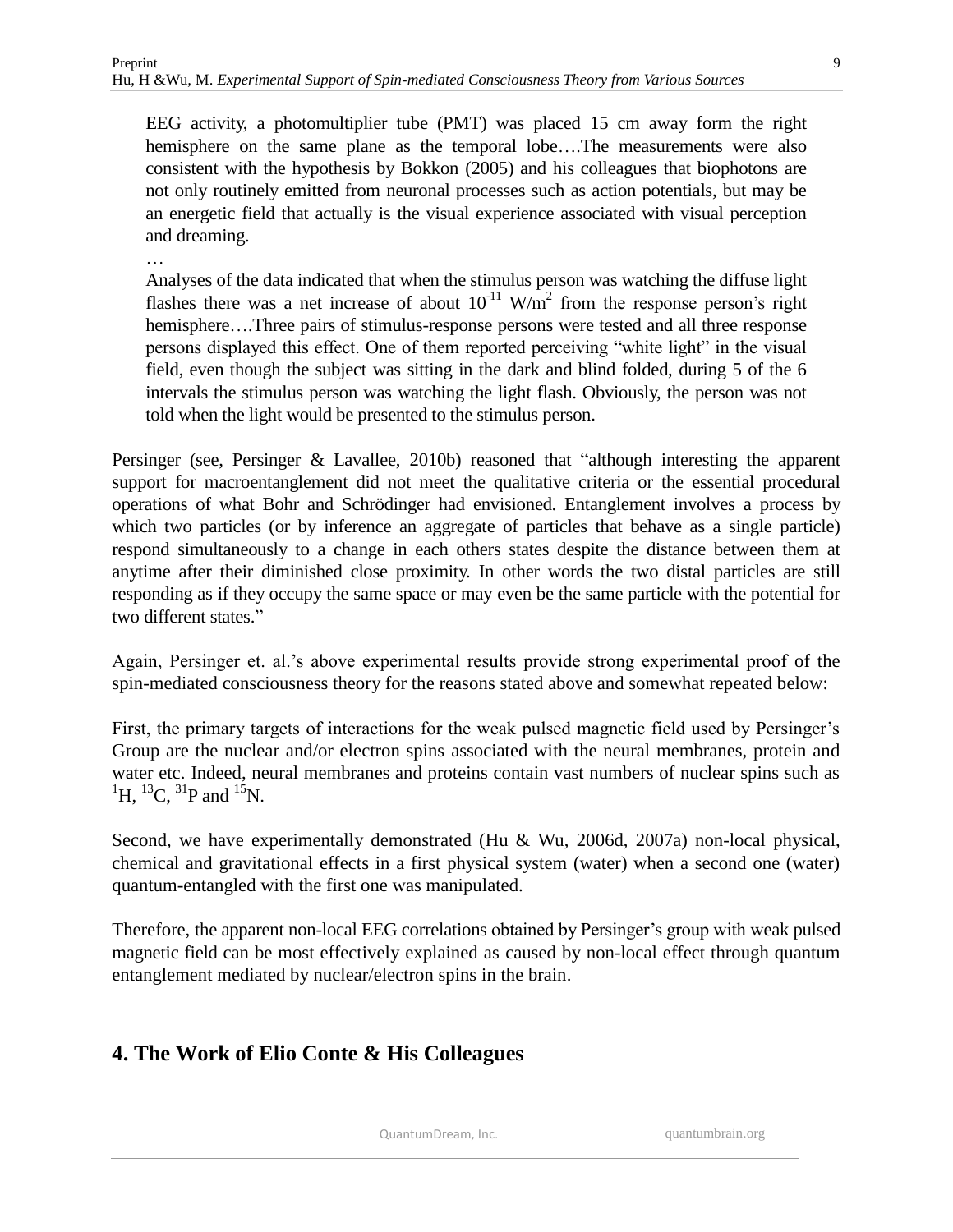10

In 2003, Conte et. al. found preliminary evidence of quantum-like behavior in measurements of mental states which were represented by Hilbert space vectors. For comparison, see Aerts, et al. (2000). According to Conte (2003):

Such a representation induces huge reduction of information about a mental state....Our quantum-like approach describes statistics of measurements of cognitive systems with the aim to ascertain if cognitive systems behave as quantum-like systems where here quantum-like cognitive behavior means that cognitive systems result to be very sensitive to changes of the context with regard to the complex of the mental conditions.

In 2009, Conte et. al. Also found that mental states follow quantum mechanics during perception and cognition of ambiguous figures. For comparison, see Manousakis (2007). Again, according to Conte et.al. (2009):

Processes undergoing quantum mechanics, exhibit quantum interference effects. In this case quantum probabilities result to be different from classical probabilities because they contain an additional main point that in fact is called the quantum interference term. We use ambiguous figures to analyse if during perception cognition of human subjects we have violation of the classical probability field and quantum interference. The experiments, conducted on a group of 256 subjects, evidence that we have such quantum effect. Therefore, mental states, during perception cognition of ambiguous figures, follow quantum mechanics.

In 2010, Conte has presented a new synthesis of quantum-like cognitive functions based on his theoretical work on Clifford algebra formulation of quantum mechanics and experimental work on quantum-like entanglement and interference in human cognition (Conte et. al., 2010). Conte has detailed and elaborated on how "we think in a quantum probabilistic manner." Here he has first reformulated Aerts' work on possible violations of Bell's inequality in concept combinations. Then Conte discussed and formulated with Clifford algebra the notion and properties of self in line with Jung's work on the subject. Conte and his colleagues have designed and carried out important experiments in an attempt to verify if Jung's theory has a possible quantum formulation (Conte et. al., 2010). Remarkably, their results seem to confirm this. As Conte put it, "[i]n particular, psychological functions and attitudes seem to realize in a large percentage of cases quantum entanglement." Through out the text, Conte lists five pieces of evidence including several experiments did by him and his colleagues to show that quantum mechanics is directly involved in the dynamics of the mental states.

With respect to spin-mediated consciousness theory, although the elements in Conte's Clifford algebra formulation are abstract entities which are fundamentally important in his work, these elements are usually expressed as Pauli matrices associated with spin in standard quantum mechanics. Thus, since matter is, according to Conte, interfaced with cognitive feature, it is possible that this interface is accomplished by the important role of spin at the neuro-physiological level. Therefore, Conte et. al.'s important experiments demonstrating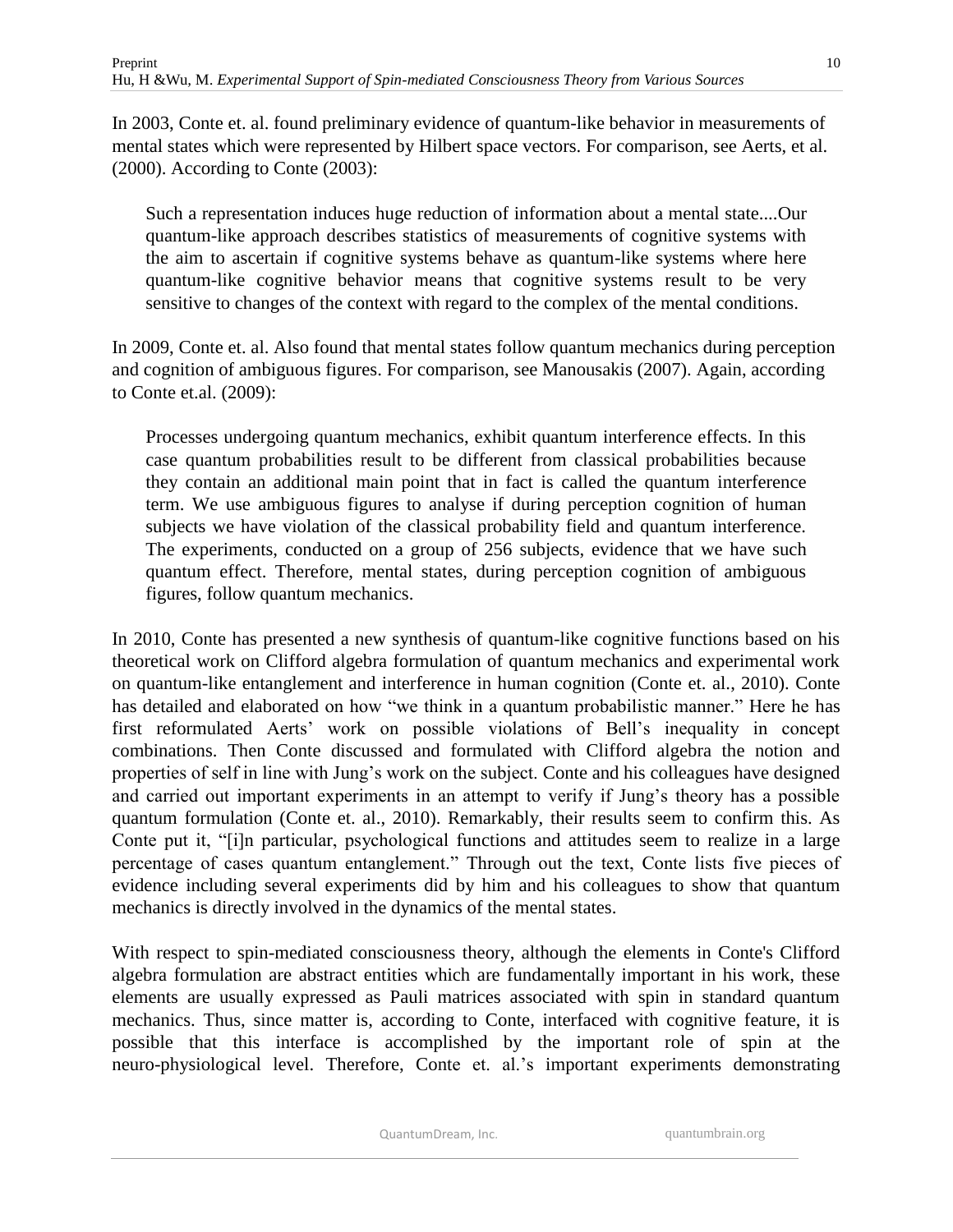quantum-like behavoris in human cognition have natural explanations based the spin-mediated consciousness theory at the neuro-physiological level.

# **5. Optical Illusions**

The optical illusion occurs when a person is viewing an ambigous figure such as the Rubin's vase (see Figure 2). At any one instant the figure can be perceived in one way or the other but not both, that is, what is perceived flips between two things. Manousakis (2007) recently suggested that conscious awareness of the ambigous figure could be based on certain quantum effect in the brain.



Figure 2 (Source: Wikipedia)

Manousakis (2007) theorized that conscious awareness is generated anew each time the person flips an ambiguous figure which is represented in the brain as a quantum superposition of two distinctive quantum states by collapsing the superpositioned state into one thing or the other.

Manousakis (2007) conducted experiments in which test subjects had their brain activity measured with EEG and MRI imaging while looking at ambiguous figures. He then calculated the firing rates of neurons before, during, and after the test subjects flipped the images the patterns of which he claimed to be characteristic of the quantum effects that underly conscious awareness. Many researchers dispute Manousakis' claims and offer alternative classical interpretations.

We agree with Manousakis that the flipping of ambiguous figure by the test subject is a quantum effect. Indeed, the work of Conte et. al. (2009) discussed above also support this suggestion.

With respect to spin-mediated consciousness theory, it provides the simplest, most natural and most plausible base in that the macroscopic quantum superposition in the brain is formed by the collective spin state of nuclear and/or electron spins in the brain.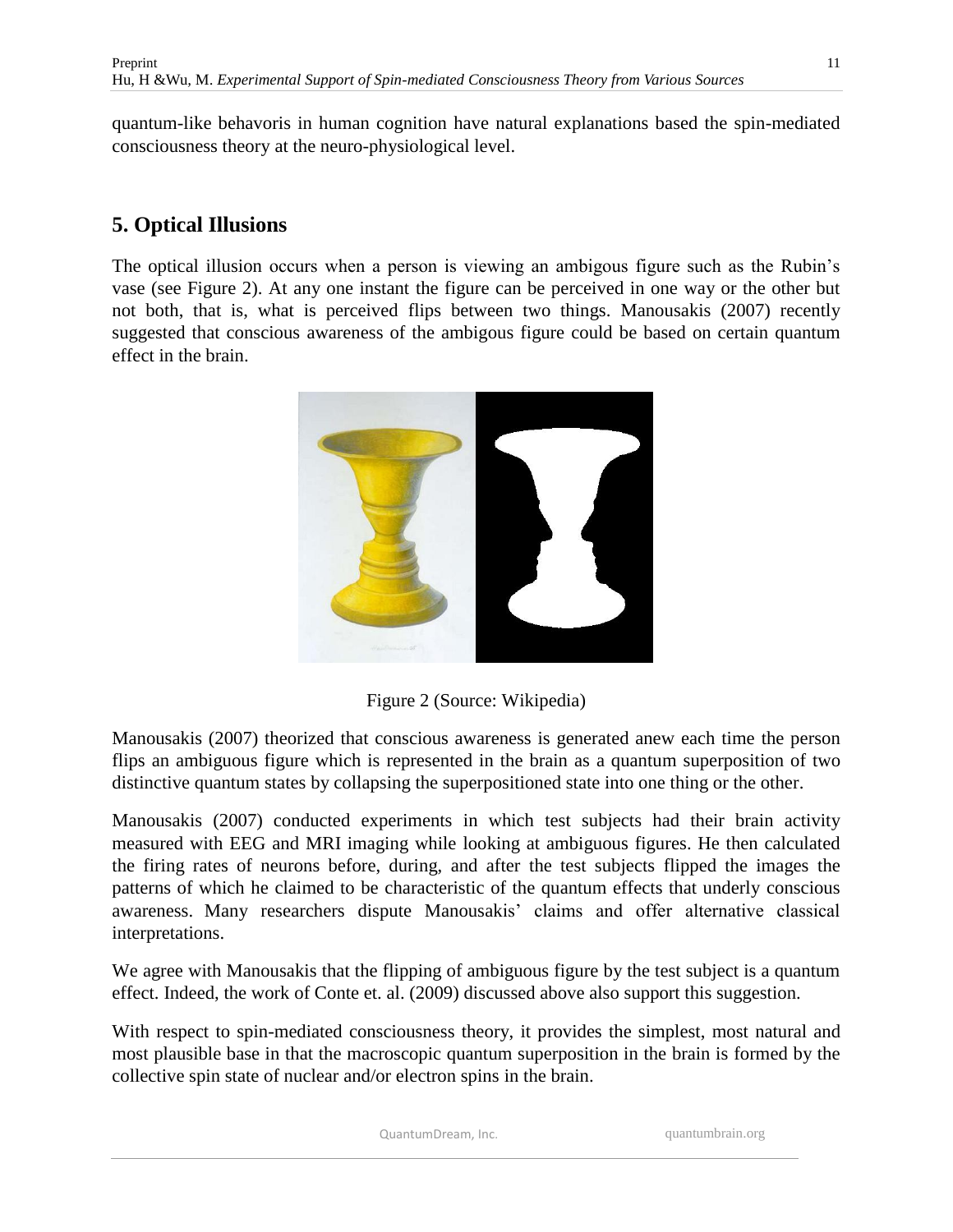## **6. Our Own Experimental Work**

#### **(a) Non-local Effects in the Brain Caused by External Chemical Substances**

It is commonly believed that quantum entanglement alone cannot be used to transmit classical information, although quantum entanglement is ubiquitous in the microscopic world and manifests itself macroscopically under some circumstances (Julsgaard *et al.*, 2001 & 2004; Ghosh *et al.*, 2003). In order to test the spin mediated consciousness theory we just went ahead with experiments instead of armchair debate by first attempting to entangle the electronic/nuclear spins inside the brain with those of a chemical substance such as a general anesthetic and then observing the resulting brain effects such attempt may produce, if any (Hu & Wu, 2006b & 2006c).

Here we summarize our experimental results. We found that applying magnetic pulses to the brain when a general anesthetic sample was placed in between caused the brain to feel the effect of said anesthetic for several hours after the treatment as if the test subject had actually inhaled the same (Hu & Wu, 2006b & 2006c). We then verified that the said brain effect is indeed the consequence of quantum entanglement between quantum entities inside the brain and those of the chemical substance under study induced by the photons of the magnetic pulses or applied lights (id). We suggest that the said quantum entities inside the brain are nuclear or electronic spins (id).

A typical setup for one set of experiments was comprised of a magnetic coil with an estimated 20W output placed at one inch above the right side of a test subject's forehead, a small flat glass-container inserted between the magnetic coil and the forehead, and an audio system with adjustable power output and frequency spectrum controls connected to the magnetic coil. When music is played on the audio system, the said magnetic coil produces magnetic pulses with frequencies in the range of 5Hz to10kHz. Experiments were conducted with said container being filled with different general anesthetics, medications, or nothing/water as control, and the test subject being exposed to the magnetic pulses for 10min and not being told the content in the container or details of the experiments. The indicators used to measure the brain effect of said treatment were the first-person experiences of any unusual sensations such as numbness, drowsiness and/or euphoria which the subject felt after the treatment and the relative degrees of these unusual sensations on a scale of 10 with 0=nothing, 1=weak, 2=light moderate, 3=moderate, 4=light strong, 5=strong, 6=heavily strong, 7=very strong, 8=intensely strong, 9=extremely strong and 10=intolerable. The durations of the unusual sensations and other symptoms after the treatment such as nausea or headache were also recorded.

A typical setup for a second set of experiments was comprised of the magnetic coil connected to the audio system, a large flat glass-container filled with 200ml fresh tap water and the small flat glass-container inserted between the magnetic coil and larger glass-container. Figure 3 shows a typical setup for the second set of experiments when a red laser with a 50mW output and wavelengths of 635nm – 675nm was used. All Experiments were conducted in the dark with the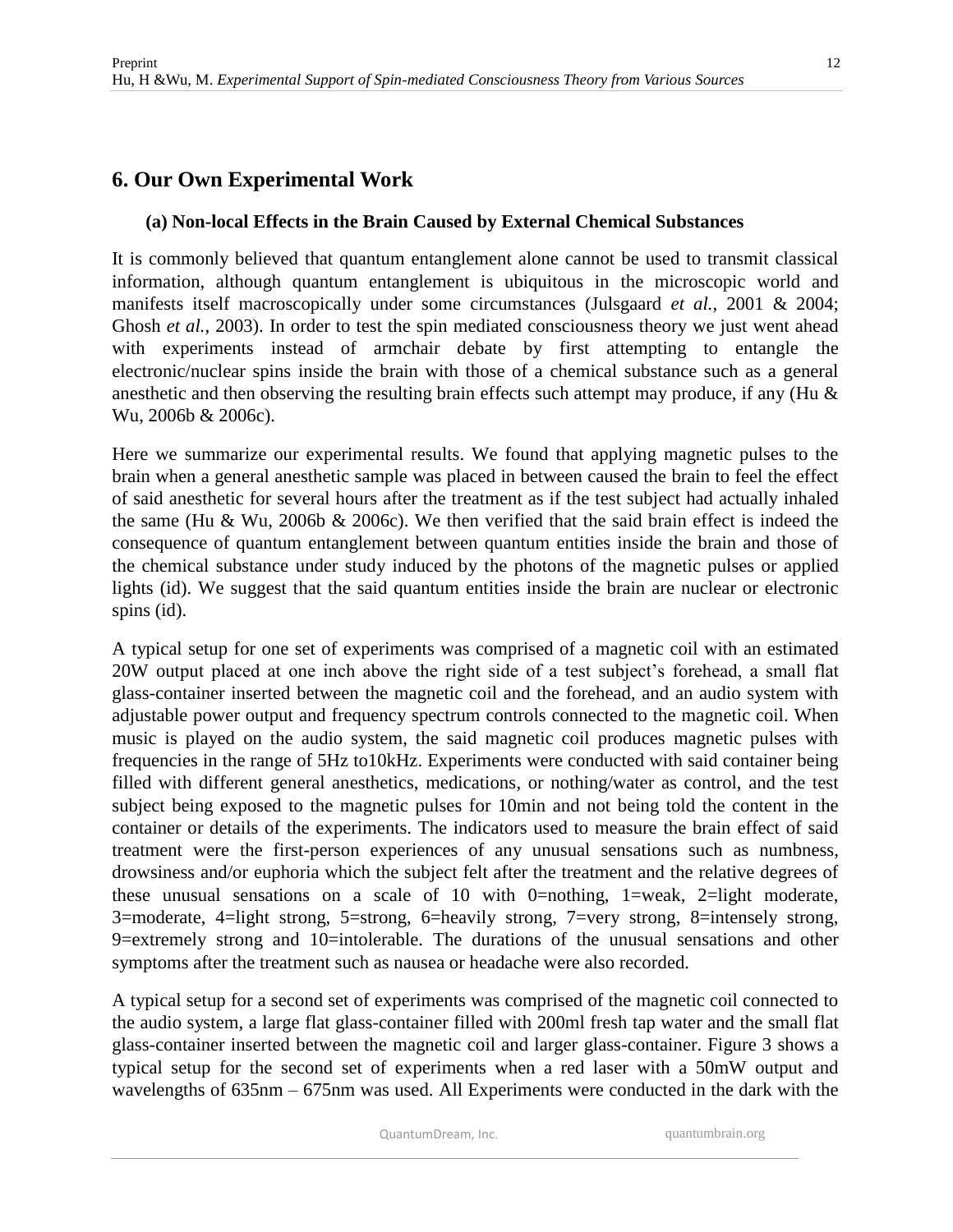small flat glass-container being filled with different general anesthetics, medications, or nothing/water as control, the large glass-container being filled with 200ml fresh tap water and exposed to the magnetic pulses or laser light for 30min and the test subject consuming the treated tap water but not being told the content in the small container or details of the experiments. The indicators used for measuring the brain effects were the same as those used in the first set of experiments. Experiments were also carried out respectively with a 1200W microwave oven and a flashlight powered by two size-D batteries. When the microwave oven was used, a glass tube containing 20ml fresh tap water was submerged into a larger glass tube containing 50ml general anesthetic and exposed to microwave radiation for 5sec. The said procedure was repeated for multiple times to collect a total of 200ml treated tap water for consumption. When the flashlight was used, the magnetic coil shown in Figure 2 was replaced with the flashlight.

To verify that the brain effects experienced by the test subjects were the consequences of quantum entanglement between quantum entities inside the brain and those in the chemical substances under study, the following additional experiments were carried out:

In the first set of entanglement verification experiments, the laser light from the red laser first passed through the large glass-container with 200ml fresh tap water and then through the small flat glass-container filled with a chemical substance or nothing/water as control located about 300cm away. After 30min of exposure to the laser light, a test subject consumed the exposed tap water without being told the content in the small container or details of the experiments and reported the brain effects felt for the next several hours.

In the second set of entanglement verification experiments, 400ml fresh tap water in a glass-container was first exposed to the radiation of the magnetic coil for 30min or that of the 1500W microwave oven for 2min. Then the test subject immediately consumed one-half of the water so exposed. After 30min from the time of consumption the other half was exposed to magnetic pulses or laser light for 30 minutes using the setup shown in Figure 2 and Figure 4 respectively. The test subject reported, without being told the content in the small container or details of the experiments, the brain effects felt for the whole period from the time of consumption to several hours after the exposure had stopped.

In the third set of entanglement verification experiments, one-half of 400ml Poland Spring water with a shelve time of at least three months was immediately consumed by the test subject. After 30min from the time of consumption the other half was exposed to the magnetic pulses or laser light for 30min using the setup shown in Figure 2 and Figure 4 respectively. Test subject reported, without being told the content in the small container or details of the experiments, the brain effects felt for the whole period from the time of consumption to several hours after the exposure had stopped.

In the fourth set of entanglement verification experiments, the test subject would take one-half of the 400ml fresh tap water exposed to microwave for 2min or magnetic pulses for 30min to his/her workplace located more than 50 miles away (in one case to Beijing located more than 6,500 miles away) and consumed the same at the workplace at a specified time. After 30min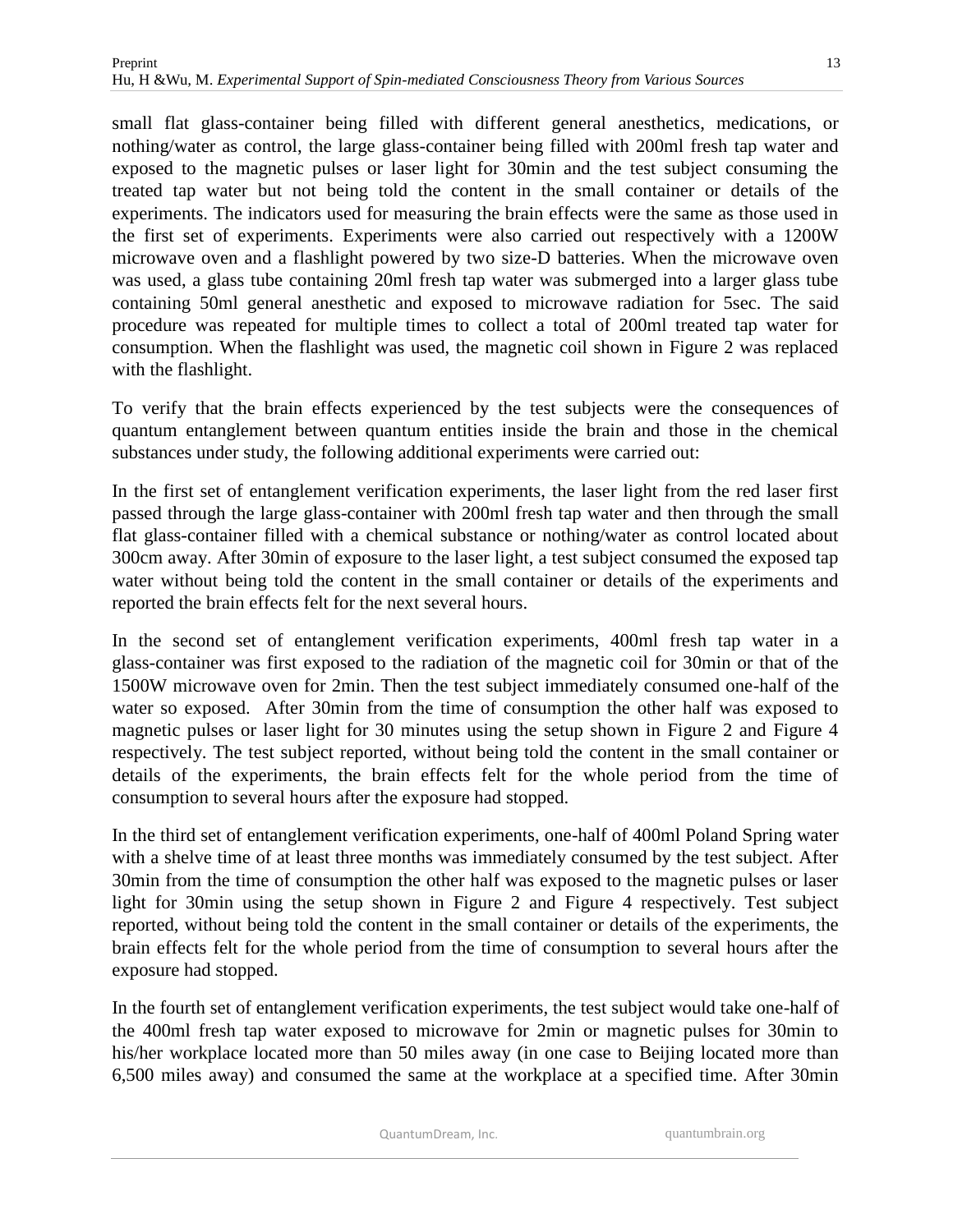from the time of consumption, the other half was exposed to magnetic pulses or laser light for 30min at the original location using the setup shown in Figure 2 and Figure 4 respectively. The test subject reported the brain effects felt without being told the content in the small container or details of the experiments for the whole period from the time of consumption to several hours after the exposure had stopped.

In the control studies for the first set of experiments, all test subjects did not feel anything unusual from the exposure to magnetic pulses except vague or weak local sensation near the site of exposure. In contrast, all general anesthetics studied produced clear and completely reproducible brain effects in various degrees and durations as if the test subjects had actually inhaled the same. These brain effects were first localized near the site of treatment and then spread over the whole brain and faded away within several hours. But residual brain effects (hangover) lingered on for more than 12 hours in most cases. Among the general anesthetics studied, chloroform and deuterated chloroform (chloroform D) produced the most pronounced and potent brain effects in strength and duration followed by isoflorance and diethyl ether.

While the test subjects did not feel anything unusual from consuming the tab water treated in the control experiments with magnetic pulses or laser light, all the general anesthetics studied produced clear and completely reproducible brain effects in various degrees and durations respectively similar to the observations in the first set of experiments. These effects were over the whole brain, intensified within the first half hour after the test subjects consumed the treated water and then faded away within the next a few hours. But residual brain effects lingered on for more than 12 hours as in the first set of experiments. Among the general anesthetics studied, again chloroform and deuterated chloroform produced the most pronounced and potent effect in strength and duration followed by isoflorance and diethyl ether.

Comparative experiments were also conducted on the authors themselves with chloroform and diethyl ether by asking them to inhale the vapors of chloroform and diethyl respectively for 5sec and compare the brain effect felt with those in the two sets of experiments described above. The brain effects induced in these comparative experiments were qualitatively similar to those produced in various experiments described above when chloroform and diethyl ether were respectively used for the exposure to photons of various sources.

With respect to the entanglement verification experiments, clear and consistently reproducible brain effects were experienced by the test subjects above and beyond what were noticeable in the control portions of the experiments under blind settings. With respect to the second, third and fourth sets of entanglement verification experiments, the only possible explanation for the brain effects experienced by the test subjects are that they were the consequences of quantum entanglement because the water consumed by the test subjects was never directly exposed to the magnetic pulses or the laser lights in the presence of the chemical substances.

More specifically, in the first set of entanglement verification experiments, the brain effects experienced by the test subjects were the same as those in which the setup shown in Figure 3 was used. In the second, third and fourth sets of these experiments, all test subjects did not feel anything unusual in the first half hour after consuming the first half of the water either exposed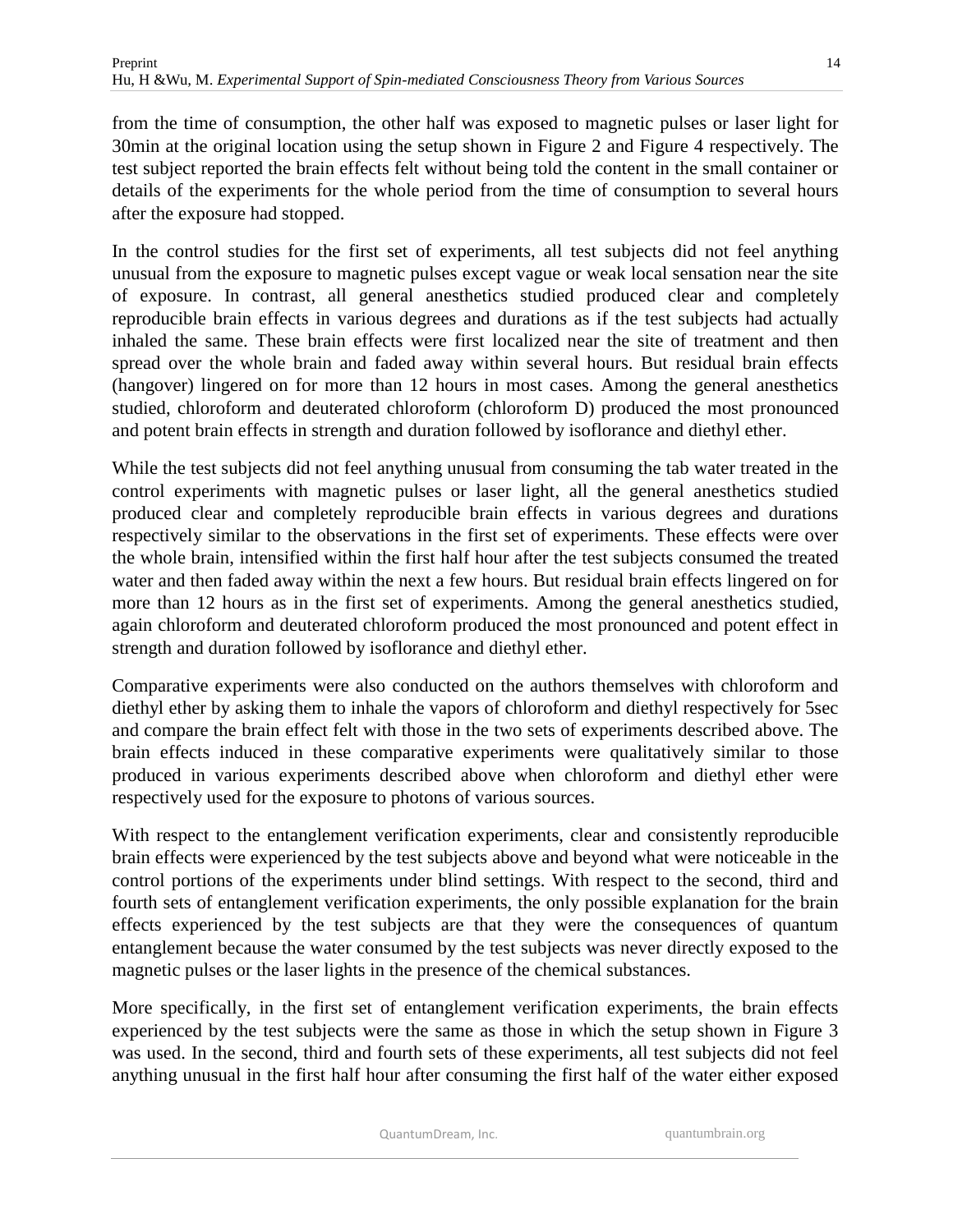to microwave/magnetic pulses or just sit on the shelf for more than 3 months. But within minutes after the second half of the same water was exposed to the laser light or magnetic pulses in the presence of general anesthetics, the test subjects would experience clear and completely reproducible brain effect of various intensities as if they have actually inhaled the general anesthetic used in the exposure of the second half of the water. The said brain effects were over the whole brain, first intensified within minutes after the exposure began and persisted for the duration of the said exposure and for the next several hours after the exposure had stopped. Further, all other conditions being the same, magnetic coil produced more intense brain effects than the red laser. Furthermore, all other conditions being the same, the water exposed to microwave or magnetic pulses before consumption produced more intense brain effects than water just sitting on the shelve for more than 3 months before consumption.

There are other indications that quantum entanglement was the cause of the brain effects experienced by the test subjects. For example, the said inducing mean did not depend on the wavelengths of the photons generated. Thus, mere interactions among the photons, a chemical substance and water will induce brain effects after a test subject consumes the water so interacted.

In light of the results from the entanglement verification experiments, we conclude that the brain effects experienced by the test subjects were the consequences of quantum entanglement between quantum entities inside the brains and those of the chemical substances under study induced by the entangling photons of the magnetic pulses or applied lights. More specifically, the results obtained in the first set of experiments can be interpreted as the consequence of quantum entanglement between the quantum entities in the brain and those in the chemical substances induced by the photons of the magnetic pulses. Similarly, the results obtained from the second sets of experiments can be explained as quantum entanglement between the quantum entities in the chemical substance and those in the water induced by the photons of the magnetic pulses, laser light, microwave or flashlight and the subsequent physical transport of the water entangled with the said chemical substance to the brain after consumption by the test subject which, in turn, produced the observed brain effects through the entanglement of the quantum entities inside the brain with those in the consumed water.

We would like to point out that although the indicators used to measure the brain effects were qualitative and subjective, they reflect the first-person experiences of the qualities, intensities and durations of these effects by the test subjects since their brains were directly used as experimental probes. Further, these effects are completely reproducible under blind experimental settings so that possible placebo effects were excluded. However, as with many other important new results, replications by others are the key to independently confirm our results reported here. Our experiments may appear simple and even "primitive" but the results and implications are profound.

We first chose general anesthetics in our experiments because they are among the most powerful brain-influencing substances. Our expectation was that, if nuclear and/or electronic spins inside the brain are involved in brain functions such as perception as recently hypothesized by us (Hu & Wu, 2002), the brain may be able to sense the effect of an external anesthetic sample through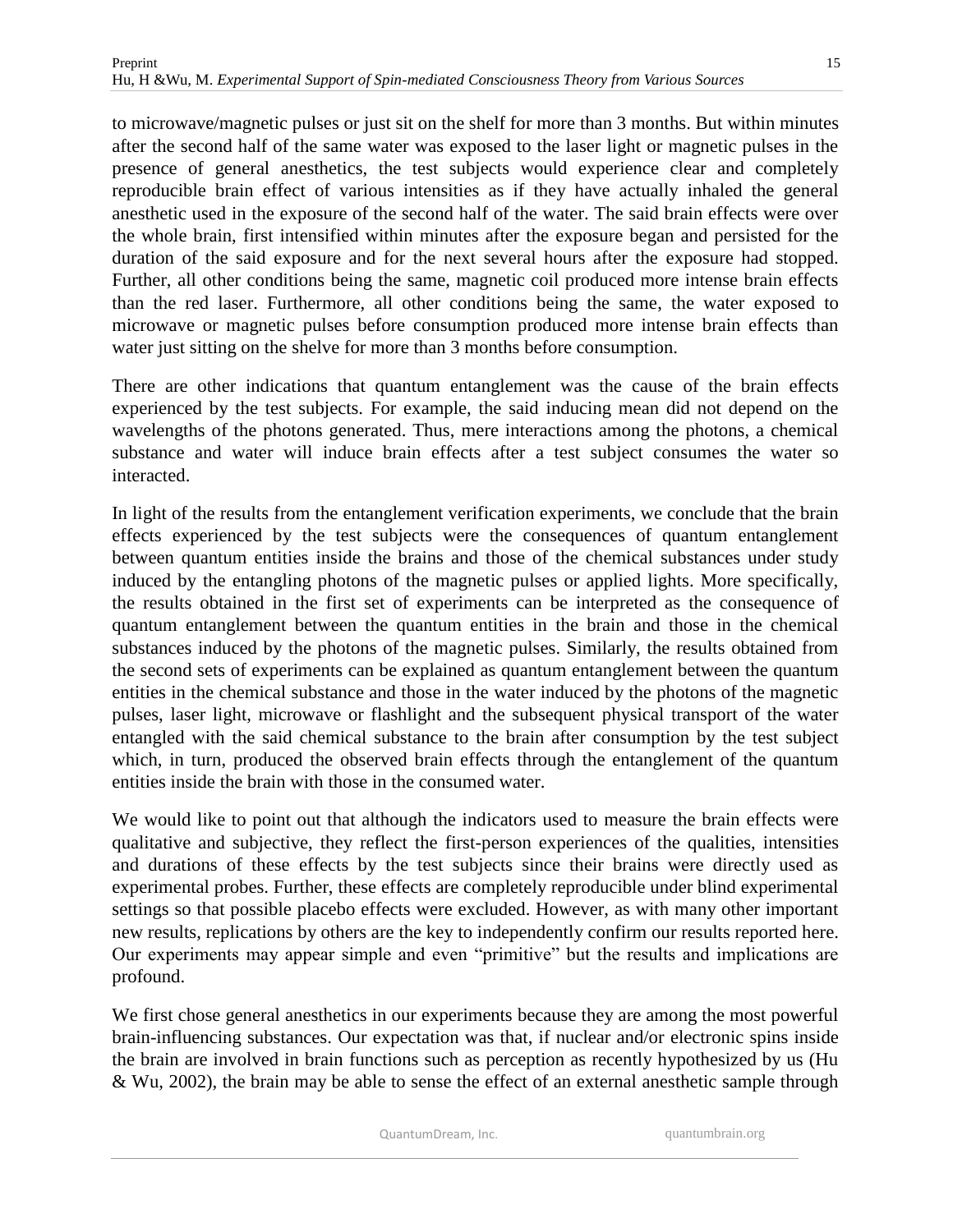quantum entanglement between these spins inside the brain and those of the said anesthetic sample induced by the photons of the magnetic pulses by first interacting with the nuclear and/or electronic spins inside the said anesthetic sample, thus carrying quantum information about the anesthetic molecules, and then interacting with the nuclear and/or electronic spins inside the brain.

We suggest here that the said quantum entities inside the brains are likely nuclear and/or electronic spins for the reasons discussed below. Neural membranes and proteins contain vast numbers of nuclear spins such as  ${}^{1}H$ ,  ${}^{13}C$ ,  ${}^{31}P$  and  ${}^{15}N$ . These nuclear spins and unpaired electronic spins are the natural targets of interaction with the photons of the magnetic pulses or other sources. These spins form complex intra- and inter-molecular networks through various intra-molecular J- and dipolar couplings and both short- and long-range intermolecular dipolar couplings. Further, nuclear spins have relatively long relaxation times after excitations (Gershenfeld & Chuang, 1997). Thus, when a nematic liquid crystal is irradiated with multi-frequency pulse magnetic fields, its <sup>1</sup>H spins can form long-lived intra-molecular quantum coherence with entanglement for information storage (Khitrin *et al*, 2002). Long-lived (~ .05 ms) entanglement of two macroscopic electron spin ensembles in room temperature has also been achieved (Julsgaard *et al.*, 2001). Furthermore, spin is a fundamental quantum process with intrinsic connection to the structure of space-time (Dirac, 1928) and was shown to be responsible for the quantum effects in both Hestenes and Bohmian quantum mechanics (Hestenes, 1983; Salesi & Recami, 1998). Thus, we have recently suggested that these spins could be involved in brain functions at a more fundamental level (Hu & Wu, 2002).

Several important conclusions and implications can be drawn from our findings. First, biologically/chemically meaningful information can be transmitted through quantum entanglement from one place to another by photons and possibly other quantum objects such as electrons, atoms and even molecules. Second, both classical and quantum information can be transmitted between locations of arbitrary distances through quantum entanglement alone. Third, instantaneous signaling is physically real which implies that Einstein's theory of relativity is in real (not just superficial) conflict with quantum theory. Fourth, brain processes such as perception and other biological processes likely involve quantum information and nuclear and/or electronic spins may play important roles in these processes.

Further, our findings provide important new insights into the essence and implications of the mysterious quantum entanglement and clues for solving the long-standing measurement problem in quantum theory including the roles of the observer and/or consciousness. Very importantly, our findings also provide a unified scientific framework for explaining many paranormal and/or anomalous effects such as telepathy, telekinesis and homeopathy, if they do indeed exist, thus transforming these paranormal and/or anomalous effects into the domains of conventional sciences.

In the context of mind-brain interaction, our above findings imply that the mind, if it is or behave like a quantum entity as in our spin-mediated consciousness theory, may affect the brain through quantum- entanglement mediated non-local processes in defiance of the second law of thermo-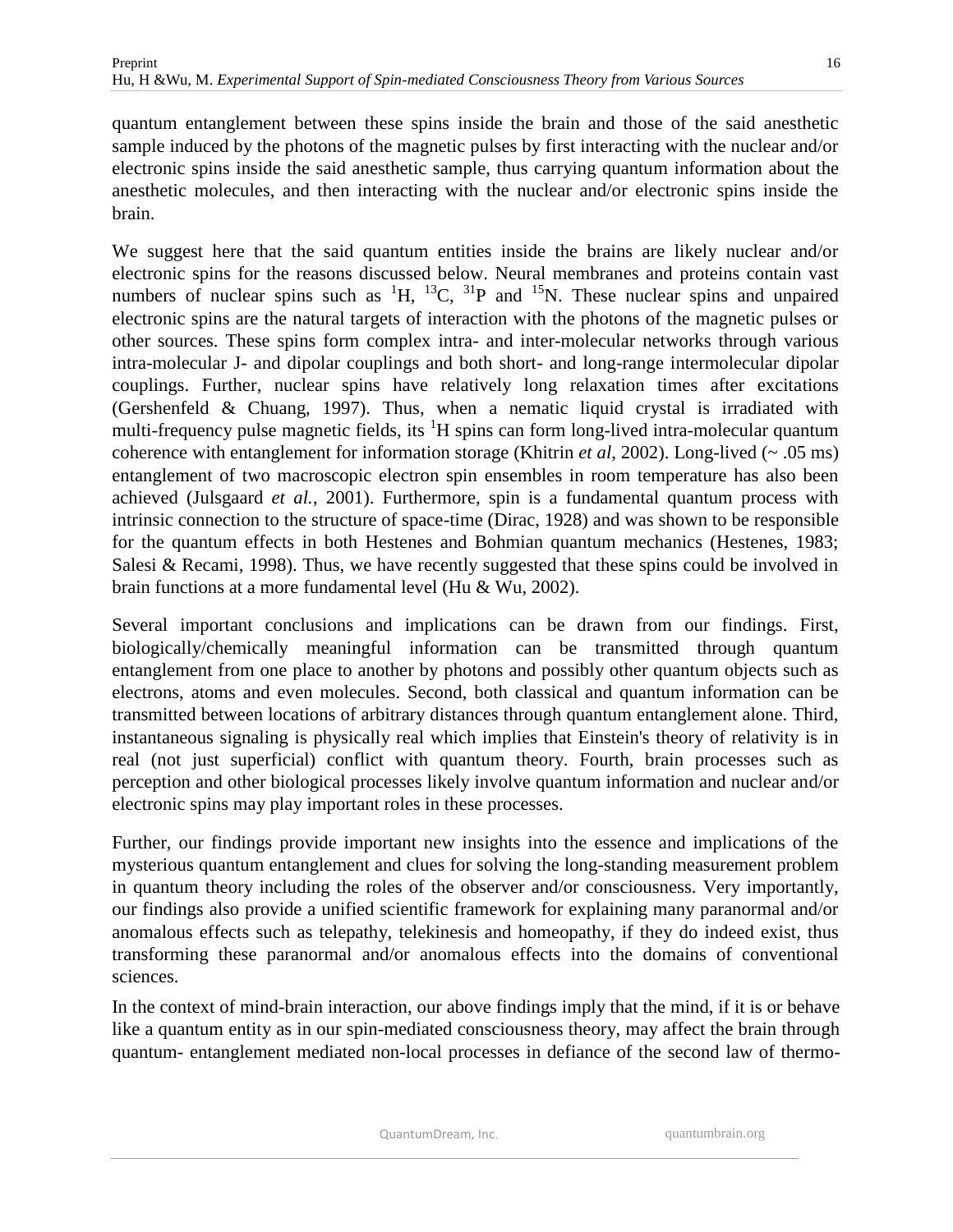dynamics. Though the details of such interaction still needed to be worked out in future studies, we here give a hypothetical example of how it might be like.

### **(b) Non-local Effect in Simple Physical Systems**

Many if not most scientists do not believe that quantum effects or quantum information plays any role in consciousness (see, e.g., Tegmark, 2000). Thus, to gain credibility and make real progress any serious attempt at a quantum brain theory should start with a theoretically plausible hypothesis and then move to experimental work. Scientific methods dictate that a hypothesis should only achieve legitimacy if it is experimentally verified. Scientific methods also require that one conform one's knowledge of nature to repeatable observations. Thus, it is unscientific to reject what's observed repeatedly and consistently.

In the experiments summarized herein, we measured the changes of physical and/or chemical parameters in simple quantum-entangled systems. We found that the pH value and temperature of water in a detecting reservoir quantum-entangled with water in a remote reservoir can change against local environment when the latter is manipulated under the condition that the water in the detecting reservoir is able to exchange energy with its local environment (id). We also found that the gravity of water in a detecting reservoir quantum-entangled with water in a remote reservoir can change against local gravity when the latter was remotely manipulated (Hu & Wu, 2006d & 2007a).

The physical/chemical observables measured in the experiments were pH value, temperature and gravity measured with high-precision instruments. The successes of the experiments described herein were achieved with the aids of high-precision analytical instruments. Quantum-entangled stock water in individual volumes of 500*ml* or similar quantities was prepared as described previously (Hu & Wu, 2006b&c) which might then be split into smaller volumes or combined into larger ones based on needs.

The key experimental setup included (1) the analytical balance calibrated internally and stabilized in the underground room for more than one week before use and a tightly closed plastic first-reservoir containing 175*ml* water split from the 500*ml* stock water which is placed on the wind-shielded pan of the balance with 1-inch white foam in between as insulation; (2) the digital thermometer and calibrated pH meter placed into the middle of a glass second-reservoir containing 75*ml* water split from the 500*ml* stock water which is closed to prevent air exchange; and (3) the 25-litre Dewar containing 15-25 litres of liquid nitrogen which is located at a distant of 50 feet from the underground room and a tightly closed plastic third-reservoir containing 250*ml* water split from the 500*ml* stock water to be submerged into the liquid nitrogen in the Dewar at a specified time.

Experiments with this key setup were carried out as follows: (1) prepare the 500*ml* quantum-entangled stock water, divide the same into 175*ml*, 75*ml* and 250*ml* portions and put them into their respective reservoirs described above; (2) set up the experiment and let the instruments to stabilize for 30*min* before any measurements is taken; (3) record for 20*min*  minute-by-minute changes of pH value and temperature of the water in the first-reservoir and weight of the second-reservoir with water before submerging the third reservoir into liquid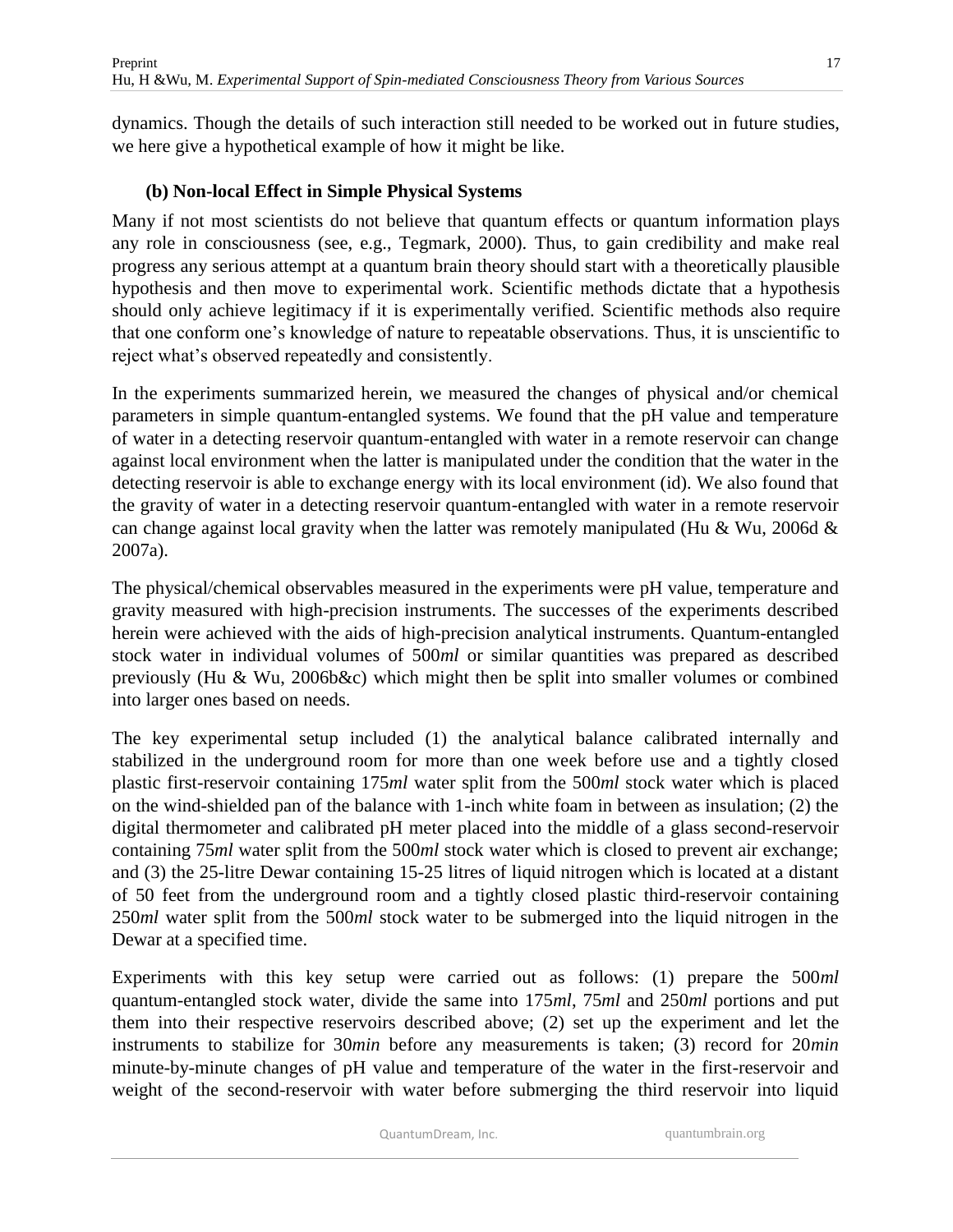nitrogen; (4) submerge the third-reservoir with water into liquid nitrogen for 15*min* or another desired length of time and record the instrument readings as before; and (5) take the third-reservoir out of liquid nitrogen, thaw the same in warm water for 30*min* or longer and, at the same time, record the instrument readings as before. Control experiments were carried out in same steps with nothing done to the water in the third-reservoir.

In one variation of the above setup, the closed plastic third-reservoir was replaced with a metal container and instead of freeze-thaw treatment the water in the metal container was quickly heated to boiling within 4-5 minutes and then cooled in cold water. In a second variation of the above setup, the gravity portion of the experiment was eliminated and the water in the first and second reservoirs was combined into a closed thermal flask which prevents heat exchange between the water being measured and its local environment. In a third variation of the above setup, the gravity portion of the experiment was eliminated and the water in the first and second reservoirs was combined into a fourth plastic container in which 5ml concentrated HCl (38% by weight) was first added, then 20*g* NaOH powder was added and next the same water was transferred to a metal container and heated to boiling on a stove. In a fourth variation of the above first-setup, the 25-litre Dewar containing liquid nitrogen was replaced by a large water tank located 20-feet above the underground room which contained 200-gallon tap water sitting in room temperature for months and, instead of submersion, the water in the third-reservoir was poured into the large water tank the purpose of which was to quantum-entangle the poured water with the water in the large tank. In a fifth variation of the above setup, the gravity portion of the experiment was eliminated and the water in the first and second reservoirs was combined into a closed glass fourth-reservoir which was moved to a location more than 50 miles away from the Dewar for temperature measurement.

The measured pH value of the water in the second-reservoir changed during the three stages of manipulations of the water in the remote third-reservoir as follows. Within minutes after the remote third-reservoir was submerged into liquid nitrogen, during which the temperature of water being manipulated would drop from about  $25^{\circ}$ C to -193  $^{\circ}$ C, the pH value of the water in the second reservoir steadily stopped dropping and then started rising, but about 20*min* after the frozen water was taken out of liquid nitrogen and thawed in warm water the pH value of the same steadily leveled off and started dropping again. In contrast, the control experiments did not show such dynamics. It is known that the pH value of water increases as its temperature goes down to 0ºC. Therefore, the pH value of water being measured goes in the same direction as the remote water when the latter is manipulated. The difference in pH values from control in which no freeze-thaw was done at the point of thawing is about 0.010. However, if the water being measured is kept in a thermal flask to prevent heat exchange with the local environment, no effect on pH value was observed under freeze-thaw treatment of the remote water. Statistical analysis performed on data collected after freezing for 10*min* show that the results are significantly different under these different treatments/settings.

The measured temperature of the water in the second-reservoir changed during the three stages of manipulations of the water in the remote third-reservoir as follows. Before the submersion of the remote third-reservoir into liquid nitrogen the temperature of the water in the second-reservoir rose in small increments due to, by design, the slight temperature difference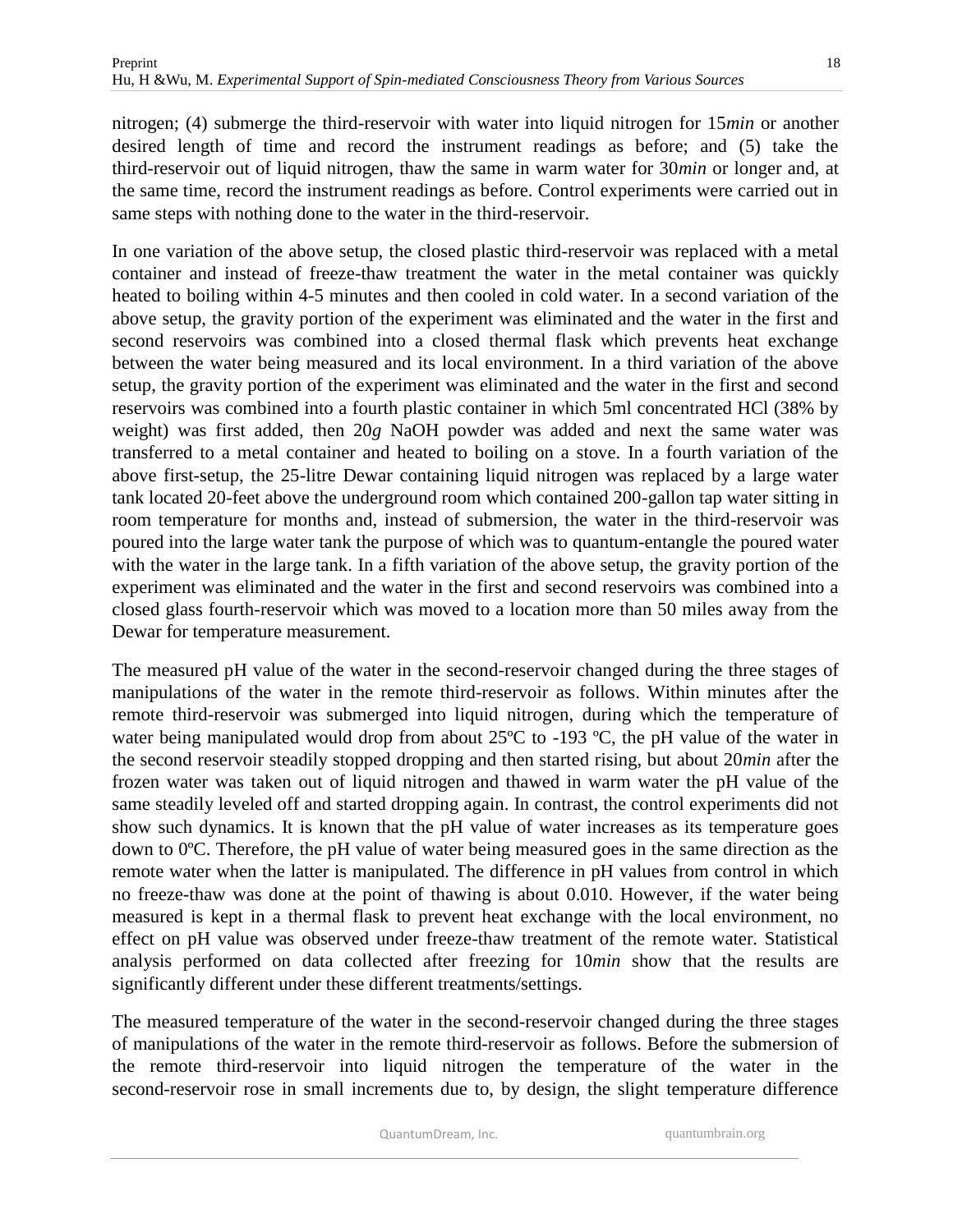19

between the local environment and the water inside the second reservoir; but within about 4-5 minutes after the remote third-reservoir was submerged into liquid nitrogen, during which the temperature of water being manipulated would drop from about 25ºC to -193 ºC, the temperature of the water in the second reservoir first stopped rising and then steadily dropped in small increments; and then within about 4-5 minutes after the frozen water was taken out of liquid nitrogen and thawed in warm water the temperature of the same first stopped dropping and then steadily rose again in small increments. In contrast, the control experiments did not show such dynamics. The temperature difference from control in which no freeze-thaw was done at the point of thawing is about  $0.05^{\circ}$ C. However, if the water being measured is kept in a thermal flask to prevent heat exchange with the local environment, no dropping of temperature were observed under freeze-thaw treatment of the remote water. Statistical analysis performed on data collected after freezing for 10*min* show that the results are significantly different under these different treatments/settings.

The measured weight of the first-reservation changed during the three stages of manipulation of the water in the remote third-reservoir as follows. Before the submersion of the remote third-reservoir into liquid nitrogen the weight being measured drifted lower very slowly. But almost immediately after the remote third-reservoir was submerged into liquid nitrogen, during which the temperature and physical properties of water being manipulated drastically changed, the weight of the first-reservoir dropped at an increased rate, and after the frozen water was taken out the liquid nitrogen and thawed in warm water the weight of the same first stopped dropping and, in some cases, even rose before resuming drifting lower as further discussed below. In contrast, the control experiments did not show such dynamics. The weight difference from control in which no freeze-thaw was done at the point of thawing is about 2.5*mg*. Statistical analysis performed on data collected after freezing for 10*min* show that the results are significantly different under these different treatments/settings. In some cases, the weight of the water being measured not only stopped dropping for several minutes but also rose. The signatures of freezing induced weight decreases and thawing induced weight increases for three different thawing times are very clear.

With all experimental setups and their variations described herein, we have observed clear and reproducible non-local effects with the aids of high-precision analytical instruments and under well-controlled conditions. The physical observables used for measuring the non-local effects are simple ones which can be measured with high precisions. These effects are, even under the most stringent statistical analysis, significantly above and beyond what were noticeable in the control experiments.

We chose to use liquid nitrogen in a large Dewar placed at a distant location for manipulating water in our experiments because it can provide drastic changes in temperature and properties of water in a very short period of time. Our expectation was that, if the quantum entities inside the water being measured are able to sense the changes experienced by the quantum entities in the water being manipulated through quantum entanglement and further utilize the information associated with the said changes, the chemical, thermal and gravitational properties of the water might be affected through quantum entanglement mediated non-local processes (Hu & Wu, 2006a, b  $\&$  c). The most logical explanation for these observed non-local effects is that they are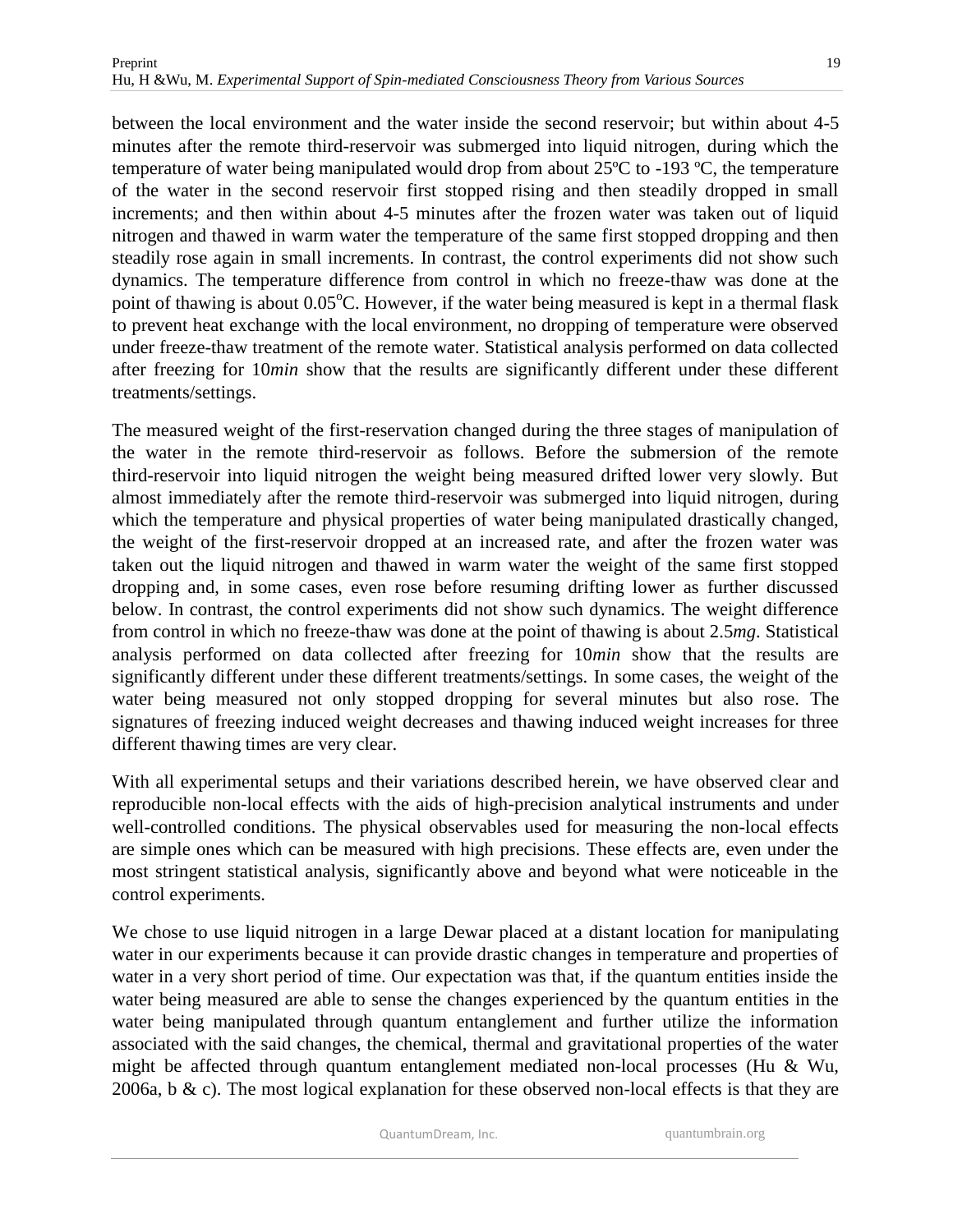the consequences of non-local processes mediated by quantum entanglement between quantum entities in the water being measured and the remote water being manipulated as more specifically illustrated below.

First, when pH value of the water in the manipulation reservoir is high or low or is changing under direct manipulation such as extreme cooling or heating or addition of acidic or alkaline chemical, the measured pH in the detecting reservoir shifts in the same direction under the non-local influence of the water in the manipulation reservoir mediated through quantum entanglement and, under the condition that the detecting reserve is able to exchange energy with its local environment, as if  $H^+$  in the latter is directly available to water in the detecting reservoir.

Second, when the temperature in the manipulation reservoir is extremely low or high or is changing under direct manipulation such as extreme cooling or heating or addition of heat-generating and/or property-changing chemical such as concentrated HCl or NaOH powder, the temperature in the detecting reservoir changes in the same direction under non-local influence of the water in the manipulation reservoir mediated through quantum entanglement and, under the condition that the detecting reserve is able to exchange heat with its local environment so that the local thermodynamic energy is conserved, as if the heat or lack of it in manipulation reservoir is directly available to the water in the detecting reservoir.

Third, when water in manipulation reservoir is manipulated though extreme cooling, heating or mixing with large quantum-entangled mass, *e.g.*, water, such that the quantum entanglement of the water under manipulation with its local environment changes, the weight of the water in the detecting reservoir also changes under the non-local influence of the manipulation reservoir mediated through quantum entanglement so that, it is hereby predicted, that the gravitational energy/potential is globally conserved.

We again suggest here that the said quantum entities inside water are likely nuclear spins for the reasons discussed above in Section 6 (a).

What we have done are the following: (1) We have found that the pH value of water in a detecting reservoir quantum-entangled with water in a remote reservoir changes in the same direction as that in the remote water when the latter is manipulated under the condition that the water in the detecting reservoir is able to exchange energy with its local environment; (2) We have also found that the temperature of water in a detecting reservoir quantum-entangled with water in a remote reservoir can change against the temperature of its local environment when the latter is manipulated under the condition that the water in the detecting reservoir is able to exchange energy with its local environment; (3) We have further found that the gravity of water in a detecting reservoir quantum-entangled with water in a remote reservoir can change against the gravity of its local environment when the latter was remotely manipulated such that, it is hereby predicted, the gravitational energy/potential is globally conserved; and (4) Thus, among other things we have realized non-local signaling using three different physical observables - pH value, temperature and gravity. However, as with many other experimental findings, independent replications are the key to verify our results. Therefore, we urge all interested scientists and the like to do their own experiments to verify and extend our findings.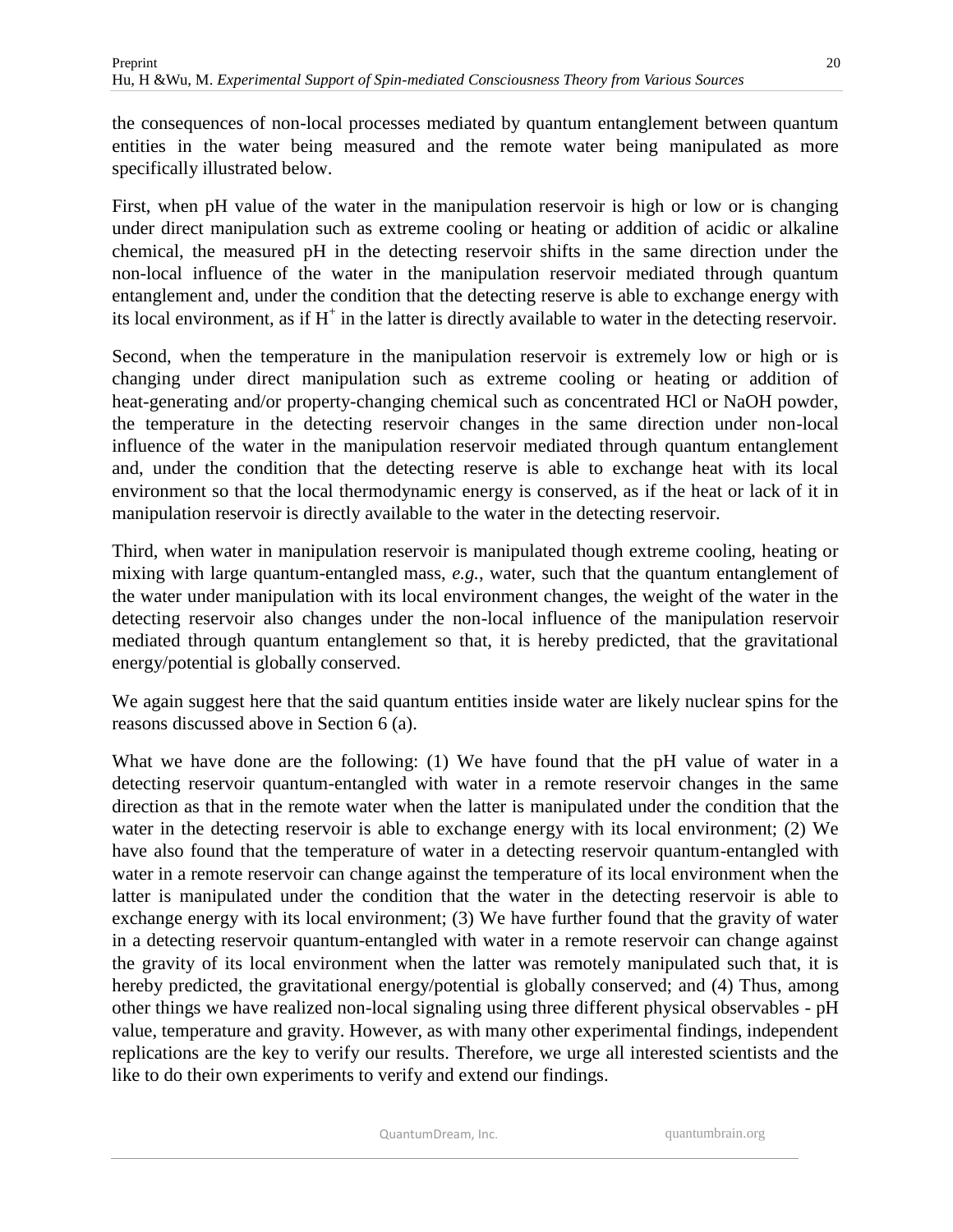Perhaps the most shocking is our experimental demonstration of Newton's instantaneous gravity and Mach's instantaneous connection conjecture and the relationship between gravity and quantum entanglement. Our findings also imply that the properties of all matters can be affected non-locally through quantum entanglement mediated processes. Second, the second law of thermodynamics may not hold when two quantum-entangled systems together with their respective local environments are considered as two isolated systems and one of them is manipulated. Third, gravity has a non-local aspect associated with quantum entanglement thus can be non-locally manipulated through quantum entanglement mediated processes. On a more fundamental level, our findings shed new lights on the nature and characteristics of quantum entanglement and gravity, reveal the true conflict between quantum theory and Einstein's theories of relativity, provide vital clues for resolution of the measurement problem in quantum mechanics, and support non-local hidden variable based theories such as Bohmian mechanics and a non-local cosmology.

Finally, our experimental findings show that macroscopic quantum effects such as quantum non-locality are robust in liquids such as water and maybe even in gases and solids at room temperature, thus support the proposition that quantum effects play important roles in biological systems including the functions of brain and consciousness. Our results also suggest that in quantum-entangled systems such as biological systems, quantum information may drive such systems to more ordered states against the disorderly effect of environmental heat.

# **7. Summary of Experimental Supports**

Spin-mediated consciousness theory is supported by and, in the meantime, can explain all the existing experimental results obtained in the following areas of research:

1. Parapsychology: e.g., Rupert Sheldrake (see 2009), Dean Radin (see 2006).

2. Homeopathy (water memory): e.g., Jacques Benveniste (see Davenas et. al, 1988).

3. Remote effect of Human Intention: e.g., Robert Jahn & Brenna Dunne (see 2009), William Tiller (see 2007), Masaru Emoto? (see 2005), Uri Geller? (see 1999), various Qigong effects.

4. Non-local corrections of EEG: e.g., J. Grinberg-Zylberbaum (1987), Jiri Wackermann (see, 2004).

5. Sensed presence and altered state of consciousness under magnetic stimulations: Persinger e.t. al. (see, 1993, 2010a).

5. Non-local corrections of MRI signals: e.g., Jeanne Achterberg (2005).

6. Non-local correlations of EEG under magnetic stimulations: Michael Persinger, et. al. (2003, 2010b).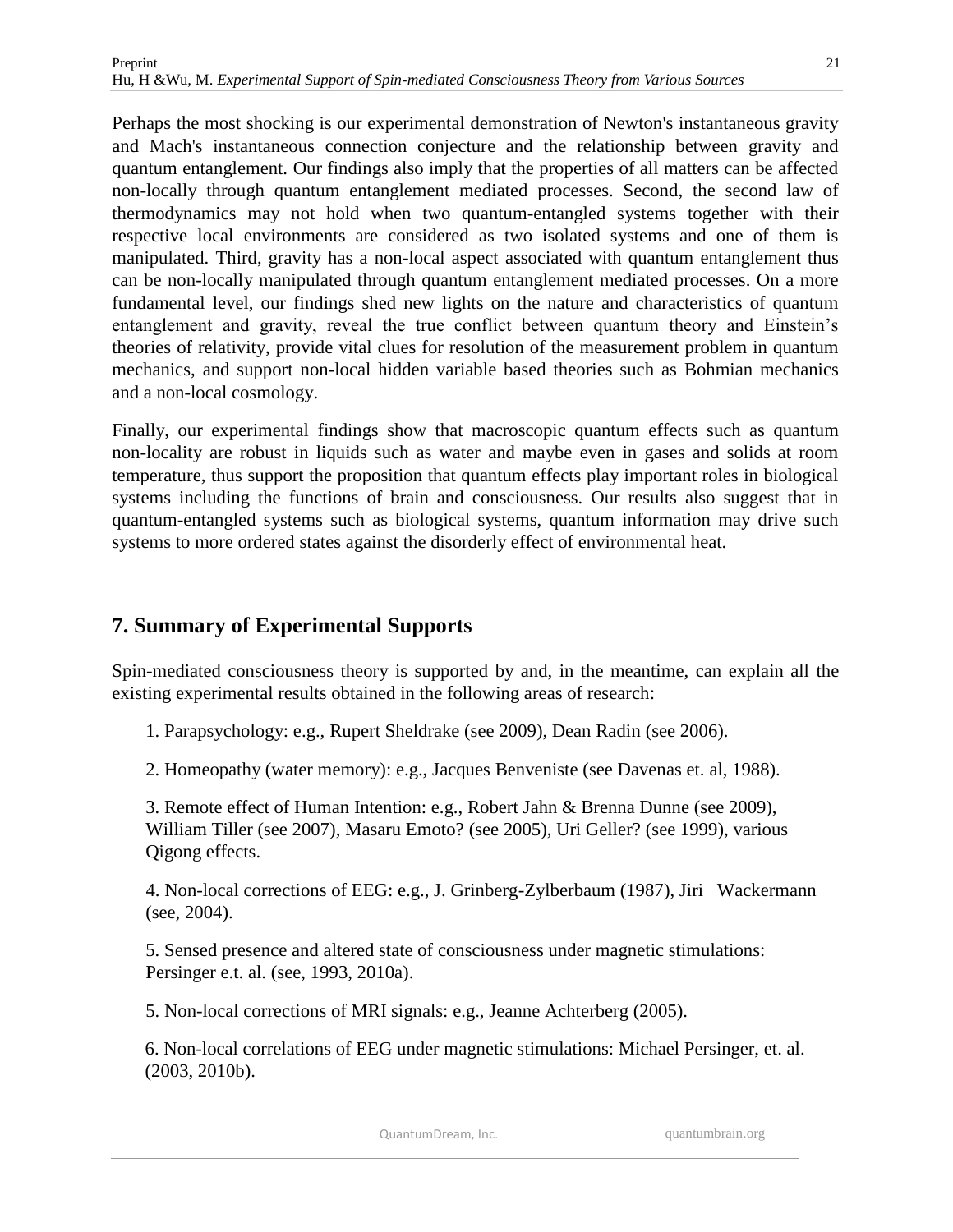7. Non-local pattern in cognitive functions: e.g., Diederik Aerts et. al. (see 2000), Elio Conte et. al. (2003, 2010).

8. Light/environment-induced biological effects: e.g., Peter Gariaev (see, 1991), Bevan Reid (1989).

9. Consciousness collapse wave function: e.g., Dick J. Bierman (2003), also see Mark Germine? (1998).

10. Non-local effects of chemical substances on the Brain: Huping Hu & Maoxin Wu (2006a-c).

11. Non-local chemical, thermal and gravitational effects: Huping Hu & Maoxin Wu (2006d, 2007a-b).

12. Optical illusions: Efstratios Manousakis? (2007), Elio Conte et. al.(2009).

In this paper, we have summarized experimental support to spin-mediated consciousness theory from various sources including the results of our own. In doing so, we have also provided explanations based on this theory to experimental phenomena such as out-of-body experience and sensed presence, quantum-like cognitive functions and optical illusions. Whether one agrees or not with the spin-mediated consciousness theory is left for one alone to judge. In any event, the importance of the experimental results mentioned in this paper is obvious: quantum effects play important roles in brain/cognitive functions despite of the denials and suspicions of the naysayer and skeptics.

# **Appendix: Theoretical Consideration**

Our current view is that Consciousness is both transcendent and immanent, that is, the transcendental aspect of Consciousness produces and influences reality through self-referential spin as the interactive output of Consciousness and, in turn, reality produces and influences immanent aspect of Consciousness as the interactive input to Consciousness also through self-referential spin (Hu, 2008b & 2009). Indeed, our experimental results on quantum entanglement of the brain with external substances suggest that Consciousness is not located in the brain but associated with prespacetime (Hu & Wu, 2006a-c). These results support the proposition that the transcendental aspect of Consciousness is the basis of reality.

What is human consciousness, then? It is our view that human consciousness is a limited or individualized version of the above dual-aspect Consciousness such that we have limited free will and limited observation/experience which is mostly classical at macroscopic levels but quantum at microscopic levels (*Id.*). For example, as a limited transcendental consciousness, we have through free will the choice of what measurement to do in a quantum experiment but not the ability to control the result of measurement (at least not until we can harness the abilities of our consciousness). That is, the result appears to us as random. On the other hand, at the macroscopic level, we also have the choice through free will of what to do but the outcome,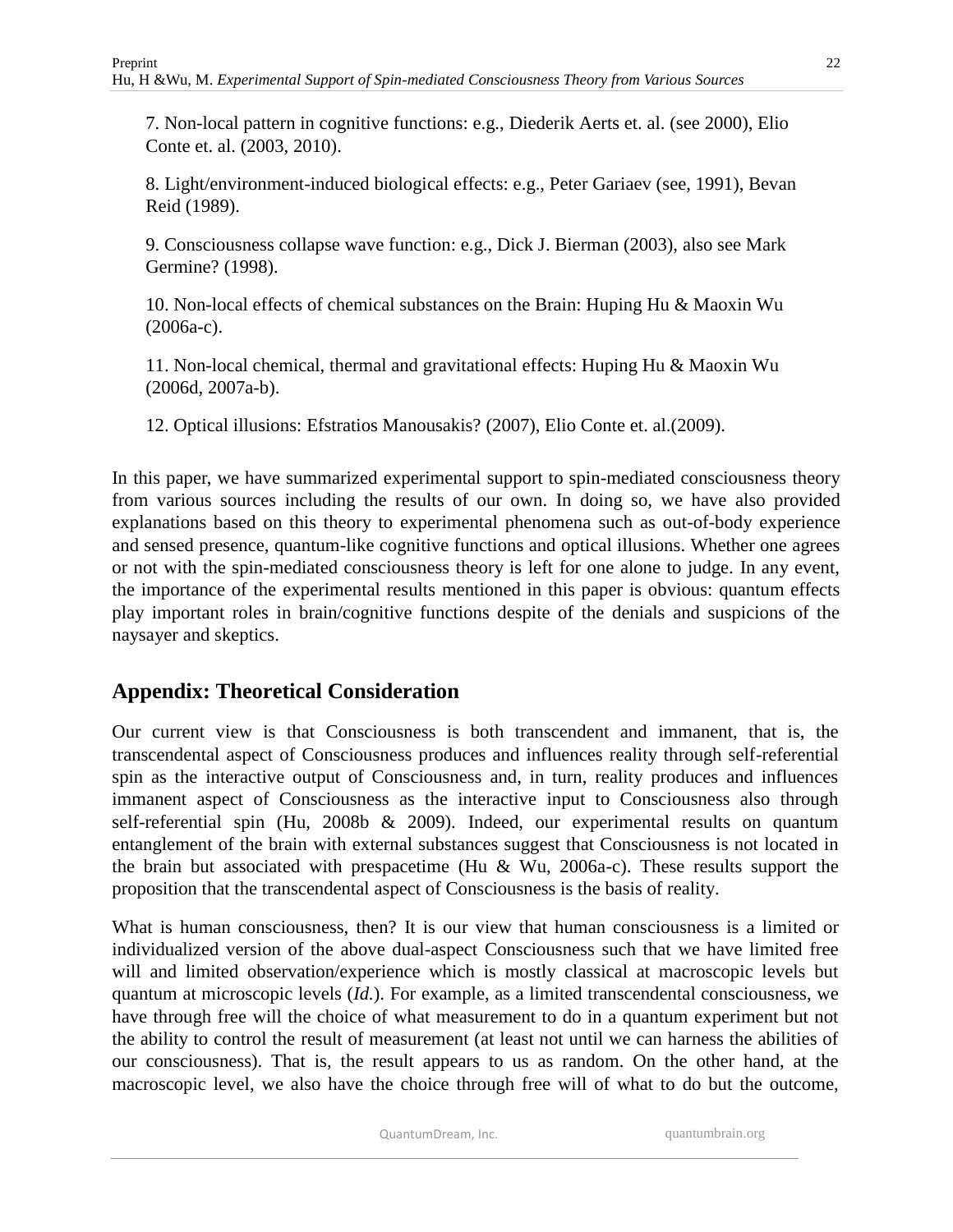depending on context, is sometimes certain and at other times uncertain. Further, as a limited immanent consciousness, we can only observe the measurement result in a quantum experiment that we conduct and experience the macroscopic environment surrounding us as the classical world (*Id.*).

We now turn our attention to the details of how human experience (as limited immanent consciousness) is produced through the brain and how human free-will (as limited transcendental Consciousness) may operate through the brain according the principle of existence (Hu & Wu, 2009, 2010).

As illustrated in Figure 2.1, there are two kinds of interactions between an object (entity) outside the brain (body) and the brain (body). The first and commonly known kind is the direct physical and/or chemical interactions such as sensory input through the eyes. The second and lesser-known but experimentally proven to be true kind is the instantaneous interactions through quantum entanglement. The entire world outside our brain (body) is associated with our brain (body) through quantum entanglement thus influencing and/or generating not only our feelings, emotions and dreams but also the physical, chemical and physiological states of our brain and body.





Importantly, quantum entanglement may participate in (thus explain) visual experience and altered states of consciousness such as sensed presence and out-of-body experience which have been extensively studied experimentally by the Persinger's group in particular.

By way of an example (keep in mind that an interaction with the external world is accompanied by its counterpart interaction with the internal world): (1) A light ray reflected and/or emitted from an object outside the brain enters the eye, gets absorbed, converted and amplified in the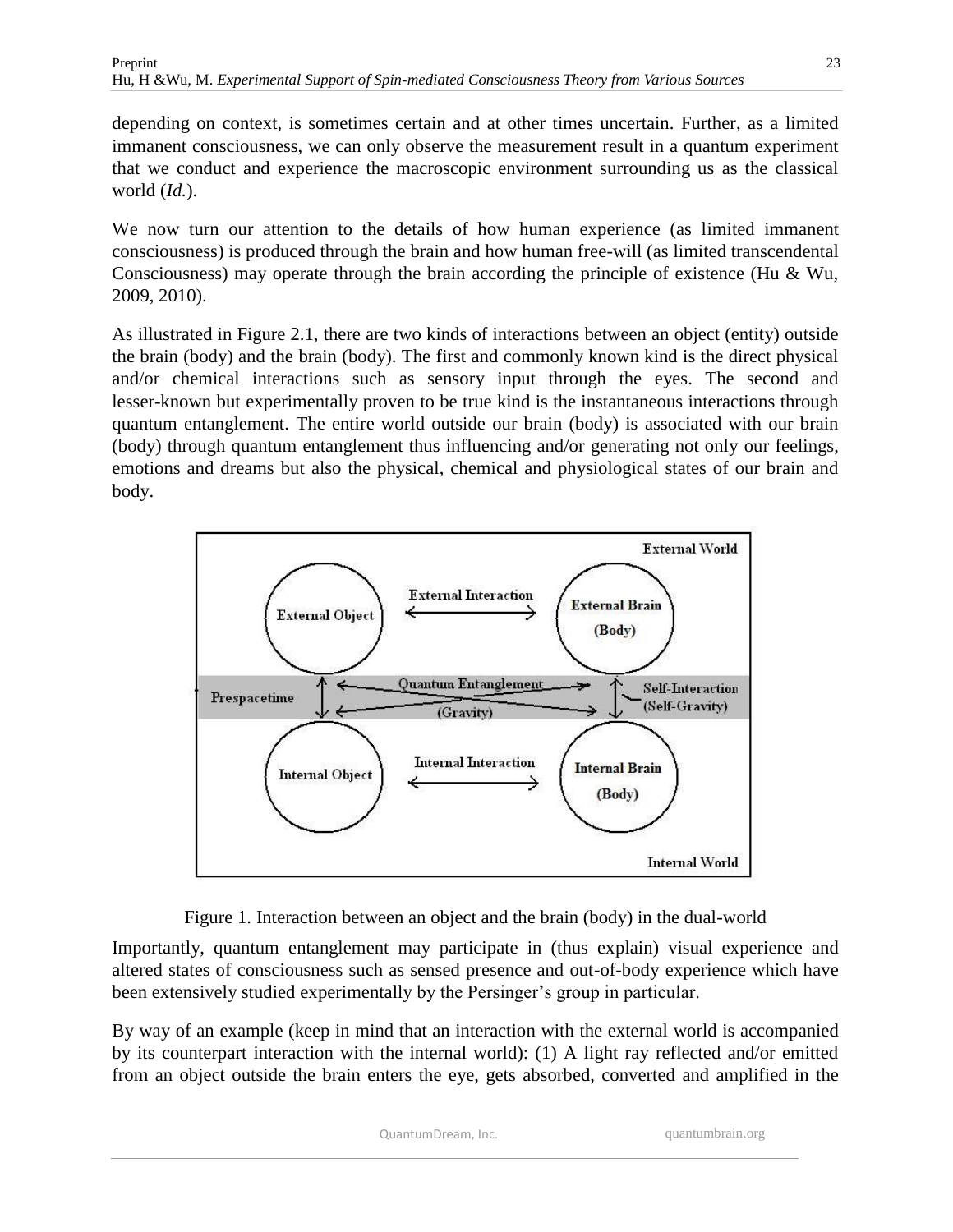retina as propagating action potentials which travel to the central nervous system (CNS); (2) In the CNS, the action potentials drive and influence the mind pixels which according our theory is the nuclei such as protons with net nuclear spins and/or electrons with unpaired spins; and (3) Either the driven or influenced dynamic patterns of the mind-pixels in the internal world form the experience of the object, or more likely our visual experience of the object is the direct experience of the object in the external world through quantum entanglement established by the physical interactions. In the latter case, there is no image of the outside world in the brain. Further, in the case in which the object outside the brain is an image such as a photograph, there also exists the possibility that our visual experience is not only the experience of the photograph as such through quantum entanglement but also the experience of the object within the photograph through additional quantum entanglement. We hope that through careful experiments, we can find out which mechanism is actually true or whether both are true in reality.

The action potentials in the retina, the neural pathways and the CNS are driven by voltage-gated ion channels on neural membranes as embodied by the Hodgkin-Huxley model:

$$
\partial_t V_m = -\frac{1}{C_m} \bigg( \sum_i (V_m - E_i) g_i \bigg) \tag{1}
$$

where  $V_m$  is the electric potential across the neural membranes,  $C_m$  is the capacitance of the membranes, *g<sup>i</sup>* is the *i*th voltage-gated or constant-leak ion channel (also see, Hu & Wu, 2004c & 2004d). The overall effect of the action potentials and other surrounding factors, especially the magnetic dipoles carried by oxygen molecules due to their two unpaired electrons, is that inside the neural membranes and proteins, there exist varying strong electric field **E** and fluctuating magnetic field **B** that are also governed by the Maxwell equation:

$$
\begin{pmatrix}\nE & -\boldsymbol{\sigma} \cdot \mathbf{p} \\
-\boldsymbol{\sigma} \cdot \mathbf{p} & E\n\end{pmatrix}\n\begin{pmatrix}\n\boldsymbol{\sigma} \cdot \mathbf{E} \\
i\boldsymbol{\sigma} \cdot \mathbf{B}\n\end{pmatrix} = 0 \text{ or } \begin{pmatrix}\n\partial_t \mathbf{E} = \nabla \times \mathbf{B} \\
\partial_t \mathbf{B} = -\nabla \times \mathbf{E} \\
\nabla \cdot \mathbf{E} = 0 \\
\nabla \cdot \mathbf{B} = 0\n\end{pmatrix}
$$
\n(2)

where we have set the classical (macroscopic) electric density and current  $j^{\mu} = (\rho, \mathbf{j}) = 0$  inside the neural membranes. Further, for simplicity, we have not considered the medium effect of the membranes, that is, we have treated the membranes as a vacuum.

Microscopically, electromagnetic fields **E** and **B** or their electromagnetic potential representation  $A^{\mu} = (\phi, \mathbf{A})$ :

$$
\begin{pmatrix} \mathbf{E} = -\nabla \phi - \partial_t \mathbf{A} \\ \mathbf{B} = \nabla \times \mathbf{A} \end{pmatrix}
$$
 (3)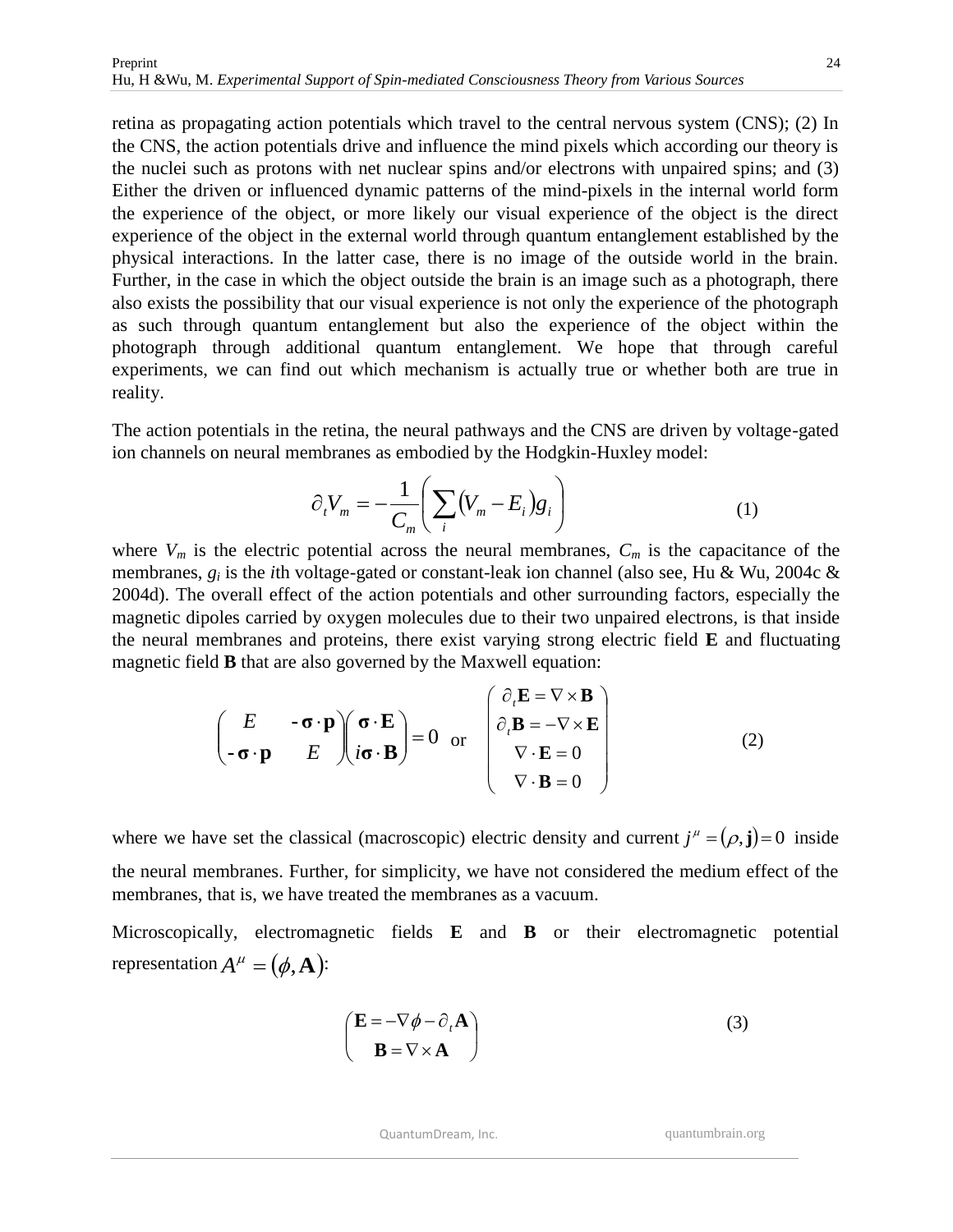interact with proton of charge *e* and unpaired electron of charge –*e* respectively as the following Dirac-Maxwell systems:

$$
\begin{pmatrix}\nE-e\phi-m & -\sigma(p-eA) \\
-\sigma(p-eA) & E-e\phi+m\n\end{pmatrix}\n\begin{pmatrix}\n\psi_{e,-} \\
\psi_{i,+}\n\end{pmatrix} = L_M \psi = 0\n\end{pmatrix}_p
$$
\n(4)

$$
\begin{pmatrix} E & -\boldsymbol{\sigma} \cdot \mathbf{p} \\ -\boldsymbol{\sigma} \cdot \mathbf{p} & E \end{pmatrix} \begin{pmatrix} \boldsymbol{\sigma} \cdot \mathbf{E} \\ i\boldsymbol{\sigma} \cdot \mathbf{B} \end{pmatrix} = \begin{pmatrix} -i\boldsymbol{\sigma} \cdot (\psi^{\dagger} \beta \boldsymbol{\alpha} \psi) \\ -i(\psi^{\dagger} \beta \beta \psi) \end{pmatrix}_{p}
$$
(5)

and

$$
\begin{pmatrix}\nE + e\phi - m & -\sigma \cdot (\mathbf{p} + e\mathbf{A}) \\
-\sigma \cdot (\mathbf{p} + e\mathbf{A}) & E + e\phi + m\n\end{pmatrix}\n\begin{pmatrix}\n\psi_{e,+} \\
\psi_{i,-}\n\end{pmatrix} = L_M \ \psi = 0
$$
\n(6)

$$
\begin{pmatrix} E & -\boldsymbol{\sigma} \cdot \mathbf{p} \\ -\boldsymbol{\sigma} \cdot \mathbf{p} & E \end{pmatrix} \begin{pmatrix} \boldsymbol{\sigma} \cdot \mathbf{E} \\ i\boldsymbol{\sigma} \cdot \mathbf{B} \end{pmatrix} = \begin{pmatrix} -i\boldsymbol{\sigma} \cdot (\psi^{\dagger} \beta \boldsymbol{\alpha} \psi) \\ -i(\psi^{\dagger} \beta \beta \psi) \end{pmatrix}_{e}
$$
 (7)

where  $\beta$  and  $\alpha$  are Dirac matrices.

In equations (4) and (6), the interactions (couplings) of **E** and/or **B** with proton and/or electron spin operator  $(\sigma)$ <sub>*p*</sub> and  $(\sigma)$ <sub>*e*</sub> are hidden. But they are due to the self-referential Matrix Law which causes mixing of the external and internal wave functions and can be made explicit in the determinant view as follows. For Dirac form, we have:

$$
\left( \begin{pmatrix} E - e\phi - m & -\sigma \cdot (\mathbf{p} - e\mathbf{A}) \\ -\sigma \cdot (\mathbf{p} - e\mathbf{A}) & E - e\phi + m \end{pmatrix} \begin{pmatrix} \psi_{e,-} \\ \psi_{i,+} \end{pmatrix} = L_M \psi = 0 \right)_p
$$
\n
$$
\rightarrow \left( \begin{pmatrix} (E - e\phi - m)(E - e\phi + m) \\ (-\sigma \cdot (\mathbf{p} - e\mathbf{A})) (-\sigma \cdot (\mathbf{p} - e\mathbf{A})) \end{pmatrix} I_2 \psi_{e,-} \psi_{i,+}^* = 0 \right)_p
$$
\n
$$
\rightarrow \left( \left( (E - e\phi)^2 - m^2 - (\mathbf{p} - e\mathbf{A})^2 + e\sigma \cdot \mathbf{B} \right) I_2 \psi_{e,-} \psi_{i,+}^* = 0 \right)_p
$$
\n(8)

For Weyl (chiral) form, we have:

$$
\left( \begin{pmatrix} E - e\phi - \sigma \cdot (\mathbf{p} - e\mathbf{A}) & -m \\ -m & E - e\phi + \sigma \cdot (\mathbf{p} - e\mathbf{A}) \end{pmatrix} \begin{pmatrix} \psi_{e,r} \\ \psi_{i,l} \end{pmatrix} = 0 \right)_p
$$
  
\n
$$
\rightarrow \left( \left( (E - e\phi - \sigma \cdot (\mathbf{p} - e\mathbf{A})) (E - e\phi + \sigma \cdot (\mathbf{p} - e\mathbf{A})) - m^2 \right) I_2 \psi_{e,r} \psi_{i,l}^* = 0 \right)_p
$$
  
\n
$$
\rightarrow \left( \left( (E - e\phi)^2 - m^2 - (\mathbf{p} - e\mathbf{A})^2 + e\sigma \cdot \mathbf{B} \cdot ie\sigma \cdot \mathbf{E} \right) I_2 \psi_{e,r} \psi_{i,l}^* = 0 \right)_p
$$
  
\n(9)

These two couplings are also explicitly shown in Dirac-Hestenes formulism or during the process of non-relativistic approximation of the Dirac equation in the present of external electromagnetic potential  $A^{\mu}$ . We can carry out the same procedures for an electron to show the explicit couplings of (**σ**)*<sup>e</sup>* with **E** and **B**.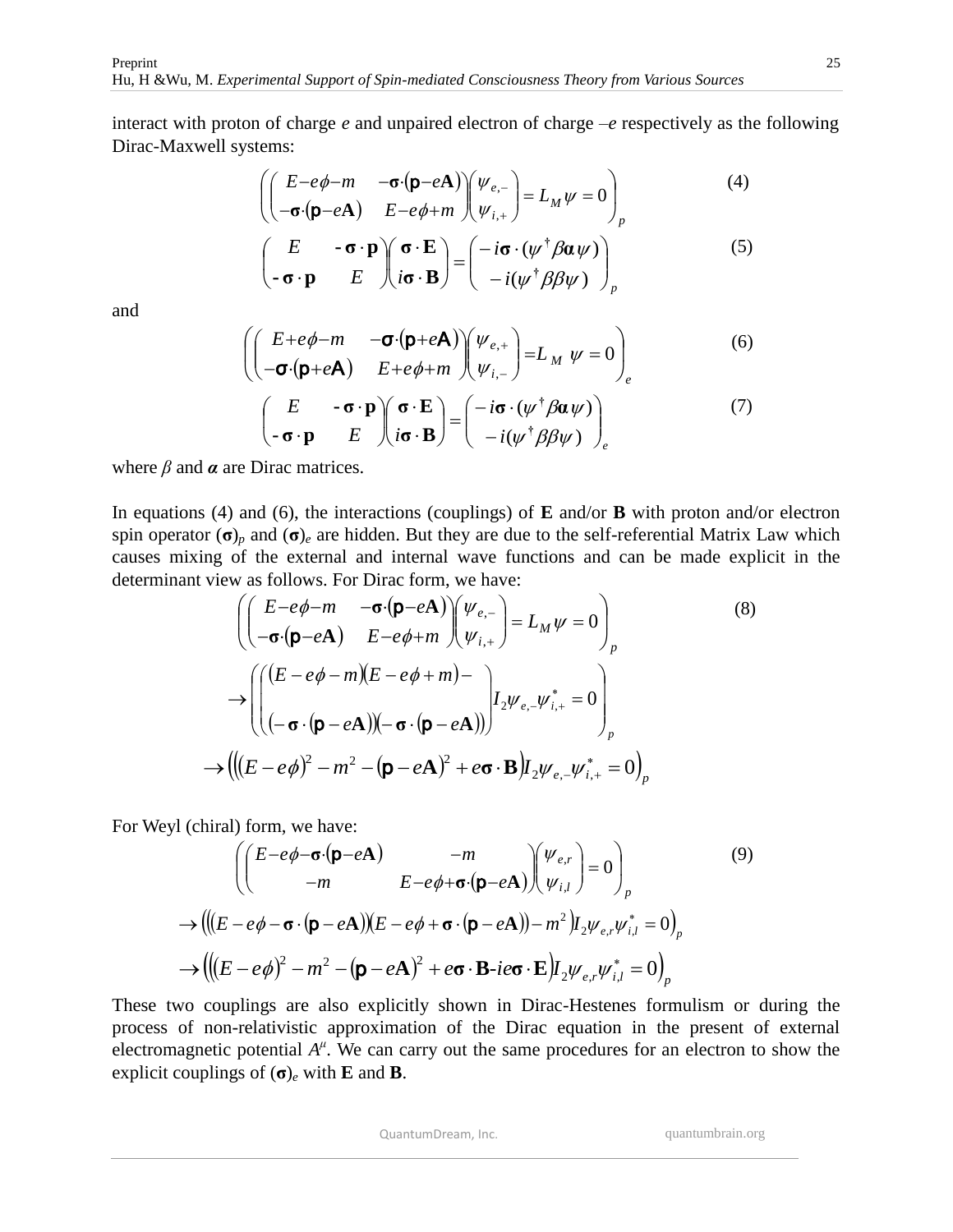One effect of the couplings is that the action potentials through **E** and **B** (or  $A^{\mu}$ ) input information into the mind-pixels in the brain (Hu & Wu, 2004c, 2004d & 2008a). Judging from the above Dirac-Maxwell systems, we are inclined to think that said information is likely carried in the temporal and spatial variations of **E** and **B** (frequencies and timing of neural electric spikes and their spatial distributions in the CNS). Another possible effect of the couplings is that they allow the transcendental aspect of consciousness through wave functions (the self fields) of the proton and/or electron to back-influence **E** and **B** (or  $A^{\mu}$ ) which in turn back-affect the action potentials through the Hodgkin-Huxley neural circuits in the CNS (also see, Hu & Wu, 2007d & 2008a).

We will carry out detailed studies of the above sketched possible mechanisms elsewhere. Here we will speculate a bit about how human free-will as a macroscopic quality of limited transcendental consciousness may originate microscopically under the particular high electric voltage environment inside the neural membranes. For example, one possibility is that the human free will as thought or imagination produces changes in the phase of external and internal wave functions:

$$
e^{i0} = e^{-i(\Delta E t - \Delta \mathbf{p} \cdot \mathbf{x}) + i(\Delta E t - \Delta \mathbf{p} \cdot \mathbf{x})} = \left(e^{-i(\Delta E t - \Delta \mathbf{p} \cdot \mathbf{x})}\right)_e \left(e^{+i(\Delta E t - \Delta \mathbf{p} \cdot \mathbf{x})}\right)_i
$$
(10)

where ( )<sub>e</sub> and ( )<sub>i</sub> respectively indicate external and internal wave functions, which in turn back-affect **E** and **B** (or  $A^{\mu}$ ) in the high electric voltage neural membranes through the Dirac Maxwell systems illustrated above.

## **REFERENCE**

Achterberg, J. et. al., Evidence for correlations between distant intentionality and brain function in recipients: A functional magnetic resonance imaging analysis. J. Altertaive & Complimentary Med., 2005; 11 (6): 965–971.

Aerts, D. et. al. The violation of bell inequalities in the macroworld. Foundations of Physics, 2000; 30(9): 1387-1414.

Bierman, J. B. Does consciousness collapse the wave-packet? Mind & Matter, 2003; 1(1): 45-77

Bokkon, I. Dreams and neuroholography: an interdisciplinary interpretation of development of homeotherm state in evolution. Sleep and Hypnosis, 2005; 7: 61-76.

Chanelière,T et al. Storage and retrieval of single photons transmitted between remote quantum memorie. Nature 2005: 438: 833-836.

Davenas E, Beauvais F, Amara J, et al. Human basophil degranulation triggered by very dilute antiserum against IgE, Nature, 1988; 333 (6176): 816–8.

Dirac, PAM. The quantum theory of the electron. Proc. R. Soc. 1928; A117: 610-624.

Conte, E. et. al. A preliminary evidence of quantum like behavior in measurements of mental states. 2003; arXiv:quant-ph/0307201v1.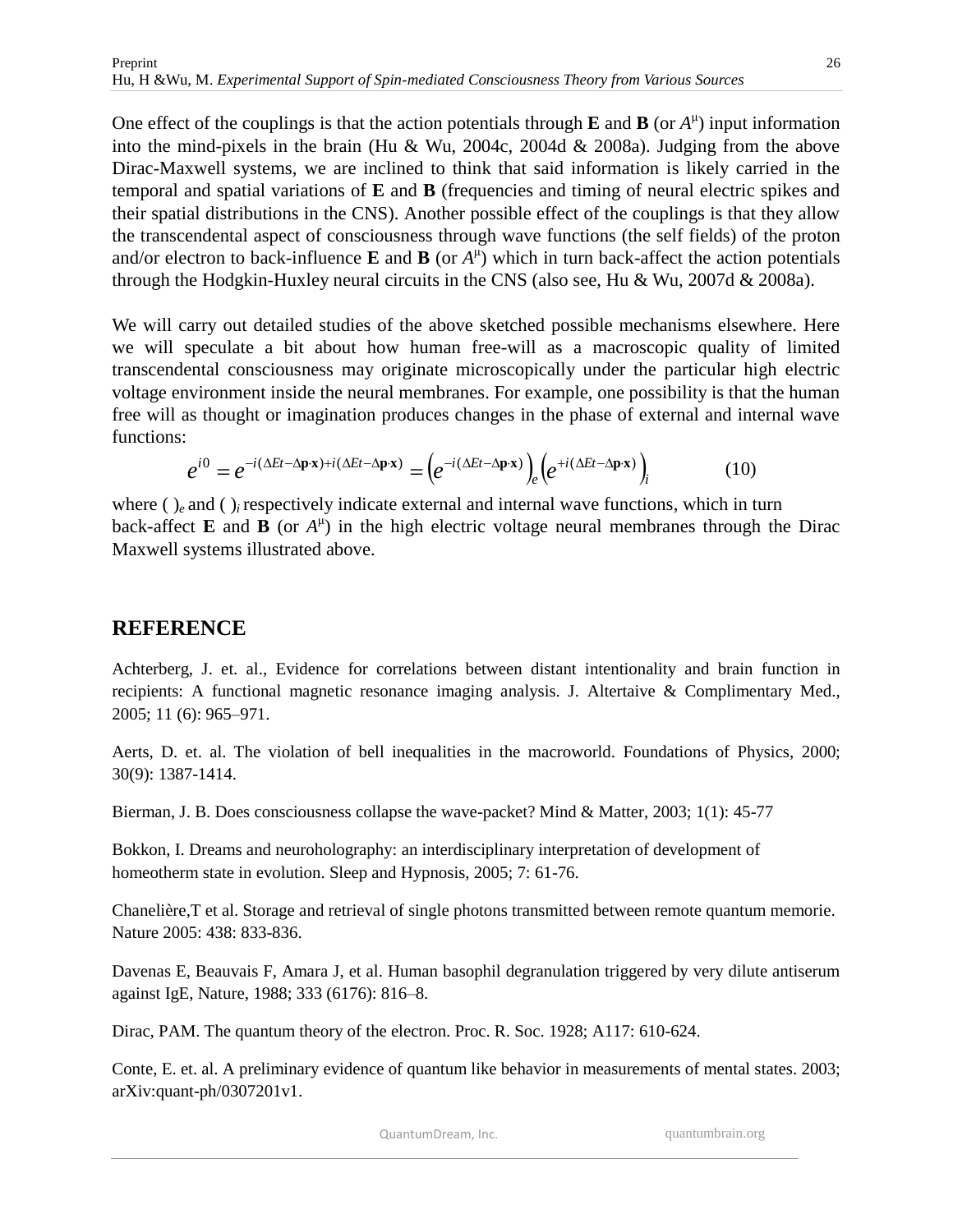Conte, E. et. al. Mental states follow quantum mechanics during perception and cognition of ambiguous figures. Open Systems and Information Dynamics, 2009; 16(1): 85-100.

Conte, E. et. al. A Preliminary Experimental Verification of Violation of Bell Enequality in a Quantum Model of Jung Theory of Personality. JCER, 2010: 1(7): 831-849.

Emoto, M., The Hidden Messages in Water, 2005, Atria.

Feng, *el al.* Theoretical expectations for the muon's electric dipole moment.Nucl.Phys.2001; B613: 366-381.

Gariaev, P.P., et. al., Holographic Associative Memory of Biological Systems, Proceedings SPIE, Optical Memory and Neural Networks, 199; 1621: 280- 291.

Gauthier R. The Dirac equation and the superluminal electron model. 2006; [http://superluminalquantum.org](http://superluminalquantum.org/)

Geller, U. et al., Mind Medicine: The Secret Of Powerful Healing, 1999, Element Books Ltd.

Germine, M. Experimental Model for Collapse of the Wavefunction. Dynamical Psychology, 1998: <http://www.goertzel.org/dynapsyc/1998/collapse.html>

Gershenfeld, N, Chuang, IL. Bulk spin resonance quantum computation. Science 1997; 275: 350–356.

Ghosh, S, Rosenbaum, TF, Aeppli, G, Coppersmith, SN. Entangled quantum state of magnetic dipoles. Nature: 2003; 425: 48-51.

Graesser, M. & Thomas, S. Supersymmetric relations among electromagnetic dipole operators. Phys. Rev. 2002; D65: 075012.

Grinberg-Zylberbaum, J. & Ramos, J., Patterns of interhemispheric correlation during human communication. International Journal of Neuroscience, 1987; 36: 41–53.

Hestenes, D. Quantum mechanics from self-interaction. Found. Phys. 1983; 15: 63–78.

Hestenes D. Spacetime physics with geometric algebra. Am. J. Phys. 2003; 71 (6): 691-714.

Hestenes D. Zitterbewegung in Quantum Mechanics -- a research program. arXiv 2008a; [quant-ph] 0802.2728.

Hestenes D. Reading the Electron Clock. arXiv 2008a; [quant-ph] 0802.3227.

Hu, H. & Wu, M. Mechanism of anesthetic action: oxygen pathway perturbation hypothesis. Med. Hypotheses 2001a: 57: 619-627. Also see arXiv 2001b; physics/0101083.

Hu, H. & Wu, M. Spin-mediated consciousness theory. arXiv 2002; quant-ph/0208068. Also see Med. Hypotheses 2004a: 63: 633-646.

Hu, H. & Wu, M. Spin as primordial self-referential process driving quantum mechanics, spacetime dynamics and consciousness. NeuroQuantology 2004b; 2:41-49. Also see Cogprints: ID2827 2003.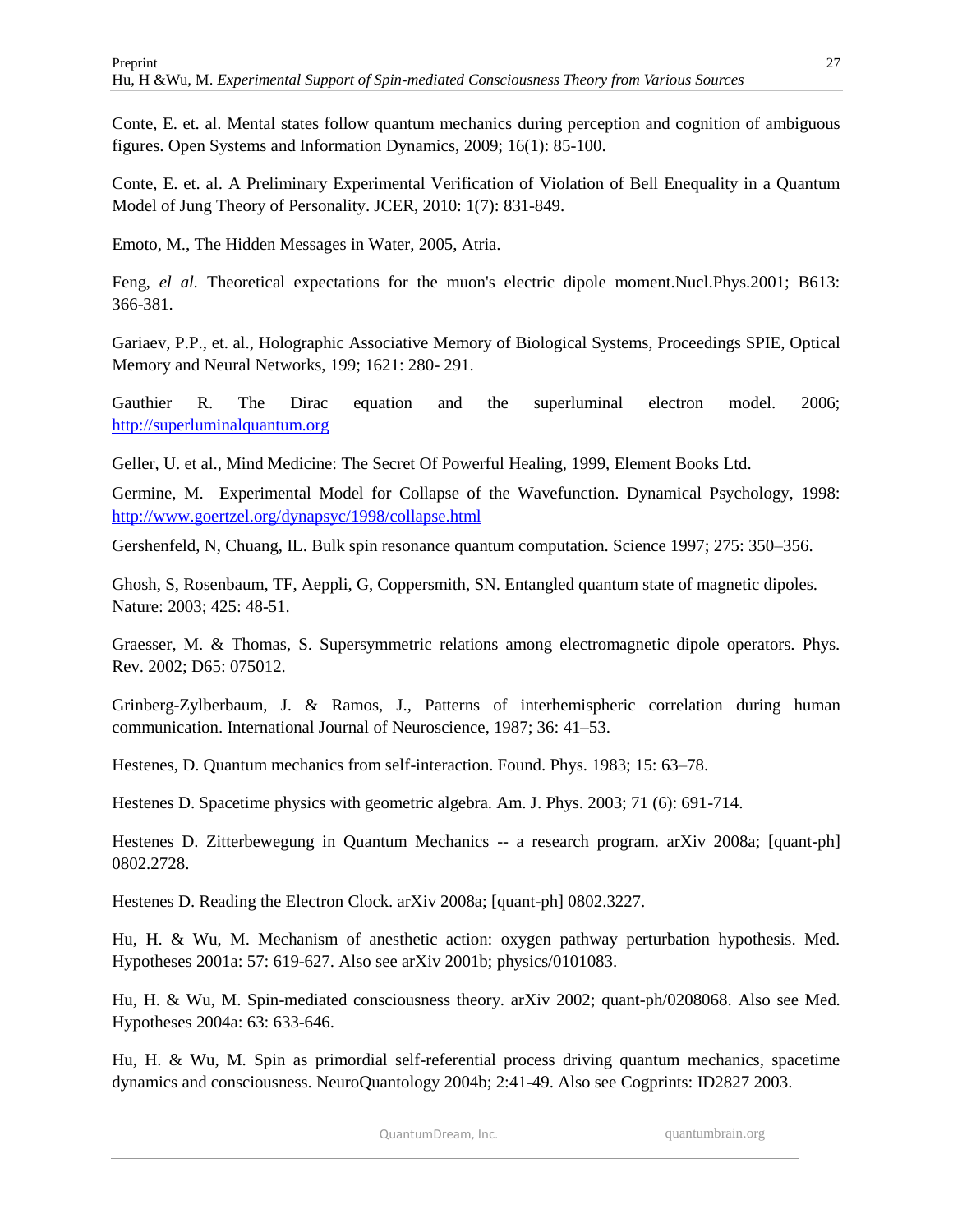Hu, H. & Wu, M. Action potential modulation of neural spin networks suggests possible role of spin in memory and consciousness. NeuroQuantology 2004c; 2:309-316. Also see Cogprints: ID3458 2004d.

Hu, H. & Wu, M. Thinking outside the box: the essence and implications of quantum entanglement. NeuroQuantology 2006a; 4: 5-16.

Hu, H. & Wu, M. Photon induced non-local effect of general anesthetics on the brain. NeuroQuantology 2006b 4: 17-31. Also see Progress in Physics 2006c; v3: 20-26.

Hu, H. & Wu, M. Evidence of non-local physical, chemical and biological effects supports quantum brain. NeuroQuantology 2006d; 4: 291-306. Also see Progress in Physics 2007a; v2: 17-24.

Hu, H. & Wu, M. Thinking outside the box II: the origin, implications and applications of gravity and its role in consciousness. NeuroQuantology 2007b; 5: 190-196.

Hu, H. & Wu, M. On dark chemistry: what's dark matter and how mind influences brain through proactive spin. NeuroQuantology 2007c; 5: 205-213.

Hu, H. & Wu, M. Concerning spin as mind-pixel: how mind interacts with the brain through electric spin effects. NeuroQuantology 2008a; 6: 26-31.

Hu, H. The state of science, religion and consciousness. NeuroQuantology 2008b; 6: 323-332.

Hu, H. Quantum enigma - physics encounters consciousness (book review). Psyche 2009; 15: 1-4.

Hu, H. & Wu, M. The principle of existence: Toward a scientific theory of everything. viXra.org, 2009: [http://vixra.org/abs/0912.0047;](http://vixra.org/abs/0912.0047) JCER, 2010; 1(1): 50-119.

Jahn, R. G., Dunne, B. J., Margins of Reality: The Role of Consciousness in the Physical World, 2009, ICRL Press.

Julsgaard, B, Kozhekin, A, Polzik, ES. Experimentally long-lived entanglement of two macroscopic objects. Nature 2001; 413: 400–403.

Julsgaard, B, Sherson, J, Cirac, JI, Fiurasek, J, Polzik, ES. Experimental demonstration of quantum memory for light. Nature 2004; 432: 482–485.

Khitrin, AK, Ermakov, VL, Fung, BM. Information storage using a cluster of dipolar-coupled spins. Chem. Phys. Lett. 2002; 360: 161–166.

Manousakis, E. Quantum formalism to describe binocular rivalry, 2007: arXiv:0709.4516v2 [q-bio.NC]; also see Biosystems, 2009; 98: 57-66.

Matsukevich, DN & Kuzmich, A. Quantum state transfer between matter and light. Science 2004; 306: 663–666.

Mulligan, B.P., Hunter, M.D. & Persinger, M.A. Effects of geomagnetic activity and atmospheric power variations on quantitative measures of brain activity: replication of the Azerbaijani studies. Advances in Space Research, 2010; 45: 940-948.